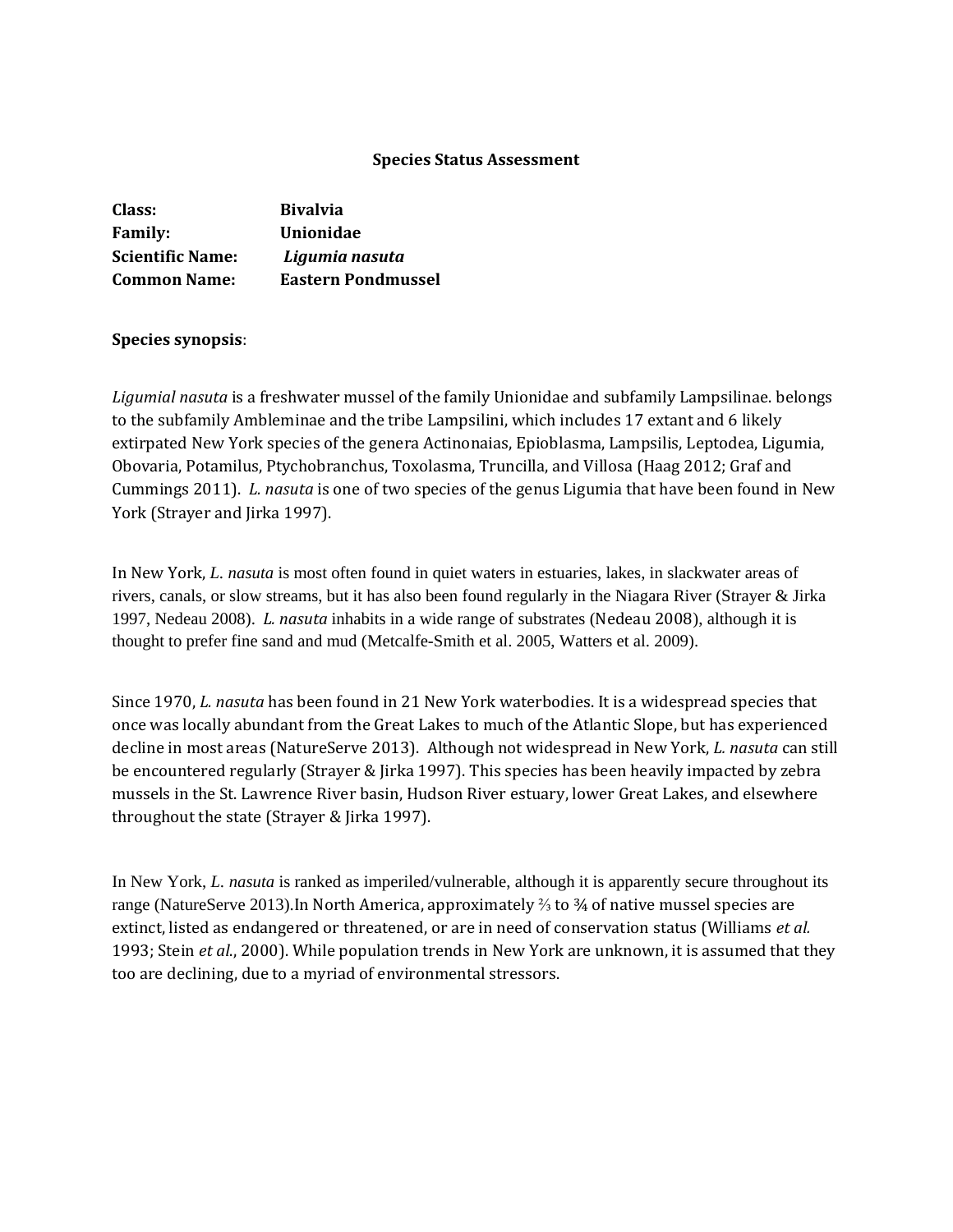### **Status**

### **a. Current and Legal Protected Status**

- **i. Federal** None**\_\_\_\_\_\_\_\_\_\_\_\_\_\_\_\_\_\_\_\_\_\_\_\_\_\_\_\_\_\_\_\_Candidate? \_\_\_\_**No**\_\_\_\_**
- **ii. New York \_**None Species of Greatest Conservation Need**\_\_\_**

### **b. Natural Heritage Program Rank**

- **i. Global**  $\overline{\phantom{a}}$   $\overline{\phantom{a}}$   $\overline{\phantom{a}}$   $\overline{\phantom{a}}$   $\overline{\phantom{a}}$   $\overline{\phantom{a}}$   $\overline{\phantom{a}}$   $\overline{\phantom{a}}$   $\overline{\phantom{a}}$   $\overline{\phantom{a}}$   $\overline{\phantom{a}}$   $\overline{\phantom{a}}$   $\overline{\phantom{a}}$   $\overline{\phantom{a}}$   $\overline{\phantom{a}}$   $\overline{\phantom{a}}$   $\overline{\phantom{a}}$   $\overline$
- **ii. New York \_**S2S3 Imperiled/Vulnerable **Tracked by NYNHP? \_**Yes**\_\_**

### **Other Rank:**

Committee on the Status of Endangered Wildlife in Canada (COSEWIC): Endangered IUCN Red List Category: Near threatened American Fisheries Society Status: Threatened (1993) Species of Regional Northeast Conservation Concern (Therres 1999)

#### **Status Discussion:**

This is a widespread species that was once locally abundant from the Great Lakes to the Atlantic Slope, but has experience decline in most areas (significantly so in the Canadian Great Lakes to New York and New England) although still maintains hundreds, if not thousands, of populations across its range (NatureServe 2013).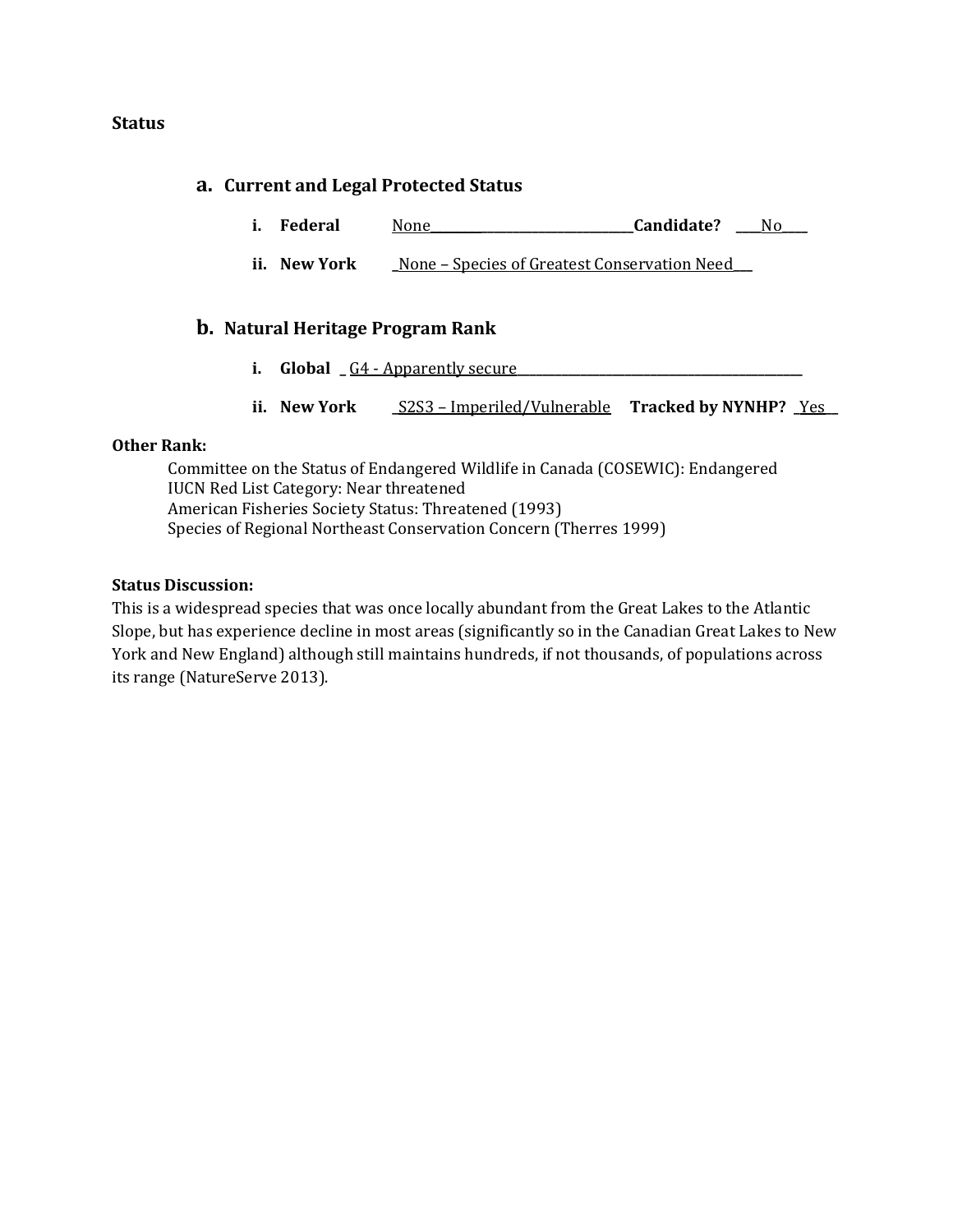# **I. Abundance and Distribution Trends**

# **a. North America**

**b**.

| i. Abundance                                              |
|-----------------------------------------------------------|
| <u>x</u> declining increasing a stable must declining     |
| $\mathbf{ii}$<br>Distribution:                            |
|                                                           |
|                                                           |
| b. Regional                                               |
| i. Abundance                                              |
|                                                           |
| $\mathbf{ii}$<br>Distribution:                            |
|                                                           |
| Regional Unit Considered: Northeast Northeast             |
| c. Adjacent States and Provinces                          |
| <b>CONNECTICUT</b><br>Not Present _____<br>No data $\_\_$ |

| <i>i. Abundance</i> |                                               |                  |
|---------------------|-----------------------------------------------|------------------|
|                     | _declining ____increasing                     | stable x unknown |
| ii.                 | Distribution:                                 |                  |
|                     | ____ declining ____ increasing                | stable x unknown |
|                     | Time frame considered: Time frame considered: |                  |
|                     |                                               | SGCN?            |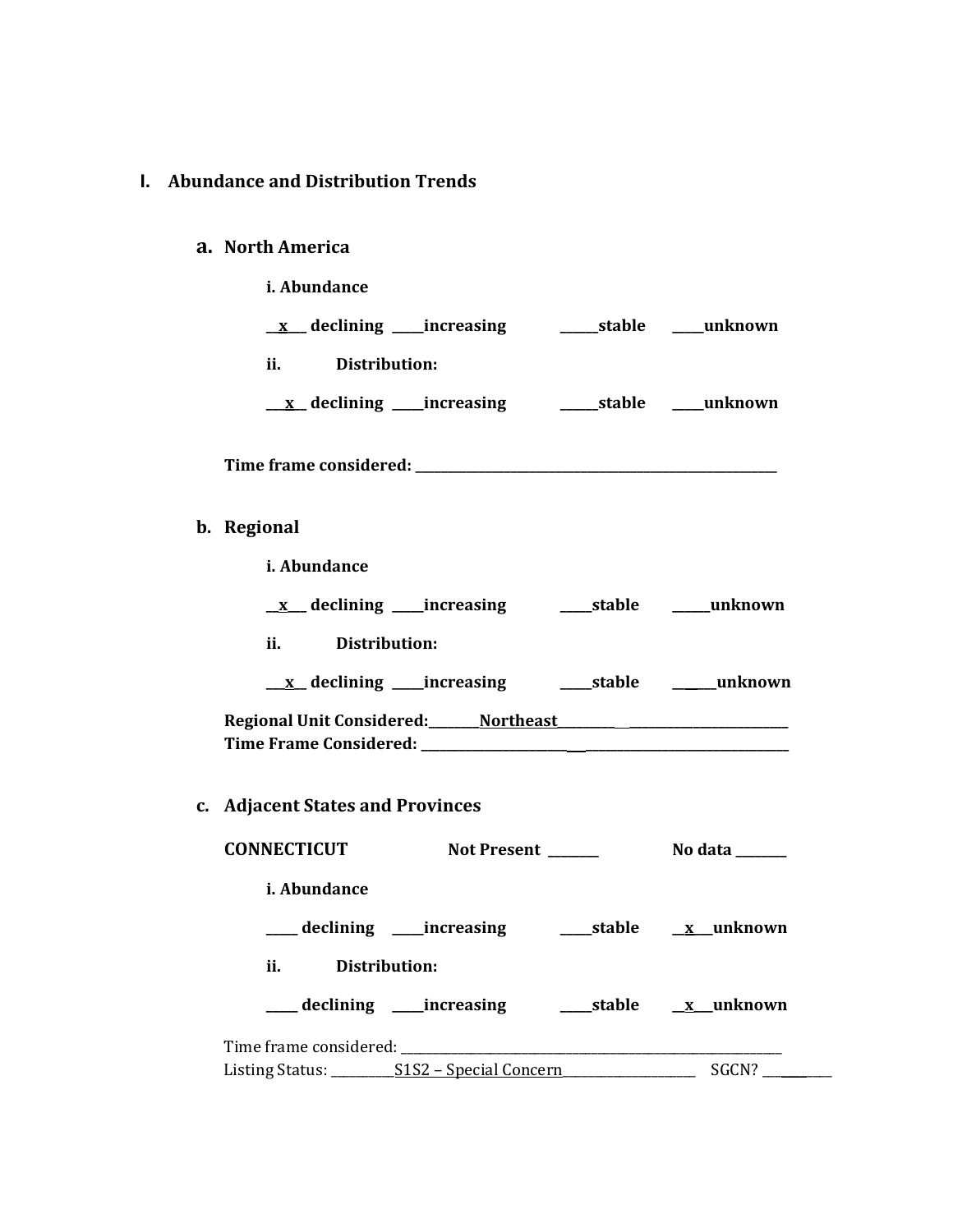| MASSACHUSETTS Not Present ______    |                                                              | No data <b>the set of the set of the set of the set of the set of the set of the set of the set of the set of the set of the set of the set of the set of the set of the set of the set of the set of the set of the set of the </b> |
|-------------------------------------|--------------------------------------------------------------|--------------------------------------------------------------------------------------------------------------------------------------------------------------------------------------------------------------------------------------|
| i. Abundance                        |                                                              |                                                                                                                                                                                                                                      |
|                                     | ___declining ___increasing _____stable ___ <u>x</u> _unknown |                                                                                                                                                                                                                                      |
| ii. Distribution:                   |                                                              |                                                                                                                                                                                                                                      |
|                                     |                                                              |                                                                                                                                                                                                                                      |
|                                     |                                                              |                                                                                                                                                                                                                                      |
|                                     |                                                              |                                                                                                                                                                                                                                      |
| <b>NEW JERSEY</b>                   | Not Present __________ No data _______                       |                                                                                                                                                                                                                                      |
| i. Abundance                        |                                                              |                                                                                                                                                                                                                                      |
|                                     |                                                              |                                                                                                                                                                                                                                      |
| ii. Distribution:                   |                                                              |                                                                                                                                                                                                                                      |
|                                     | ___ declining ____ increasing ______ stable ___ X_unknown    |                                                                                                                                                                                                                                      |
| Time frame considered: 1970-Present |                                                              |                                                                                                                                                                                                                                      |

This species is probably more abundant than reported in the Delaware River and tributaries. Impacts to water quality, along with proposed in stream projects, threaten existing populations. Sea level rise, salt water intrusion, and extreme weather events all pose long term threats (Davenport 2012). Bowers-Altman (personal communication 2013) states "although I have chosen abundance and distribution as unknown, gut feeling is that for both, some areas are relatively stable, while others are declining."

| <b>ONTARIO</b>                                                                                                                                                                    | Not Present | No data                    |
|-----------------------------------------------------------------------------------------------------------------------------------------------------------------------------------|-------------|----------------------------|
| <i>i.</i> Abundance                                                                                                                                                               |             |                            |
| <u>x</u> declining ____increasing                                                                                                                                                 |             |                            |
| ii. Distribution:                                                                                                                                                                 |             |                            |
| $\underline{x}$ declining _____increasing                                                                                                                                         |             | _______stable _____unknown |
| Time frame considered: 2003-2013                                                                                                                                                  |             |                            |
| Listing Status: $\underline{\hspace{1cm}}$ $\underline{\hspace{1cm}}$ $\underline{\hspace{1cm}}$ $\underline{\hspace{1cm}}$ $\underline{\hspace{1cm}}$ $\underline{\hspace{1cm}}$ |             |                            |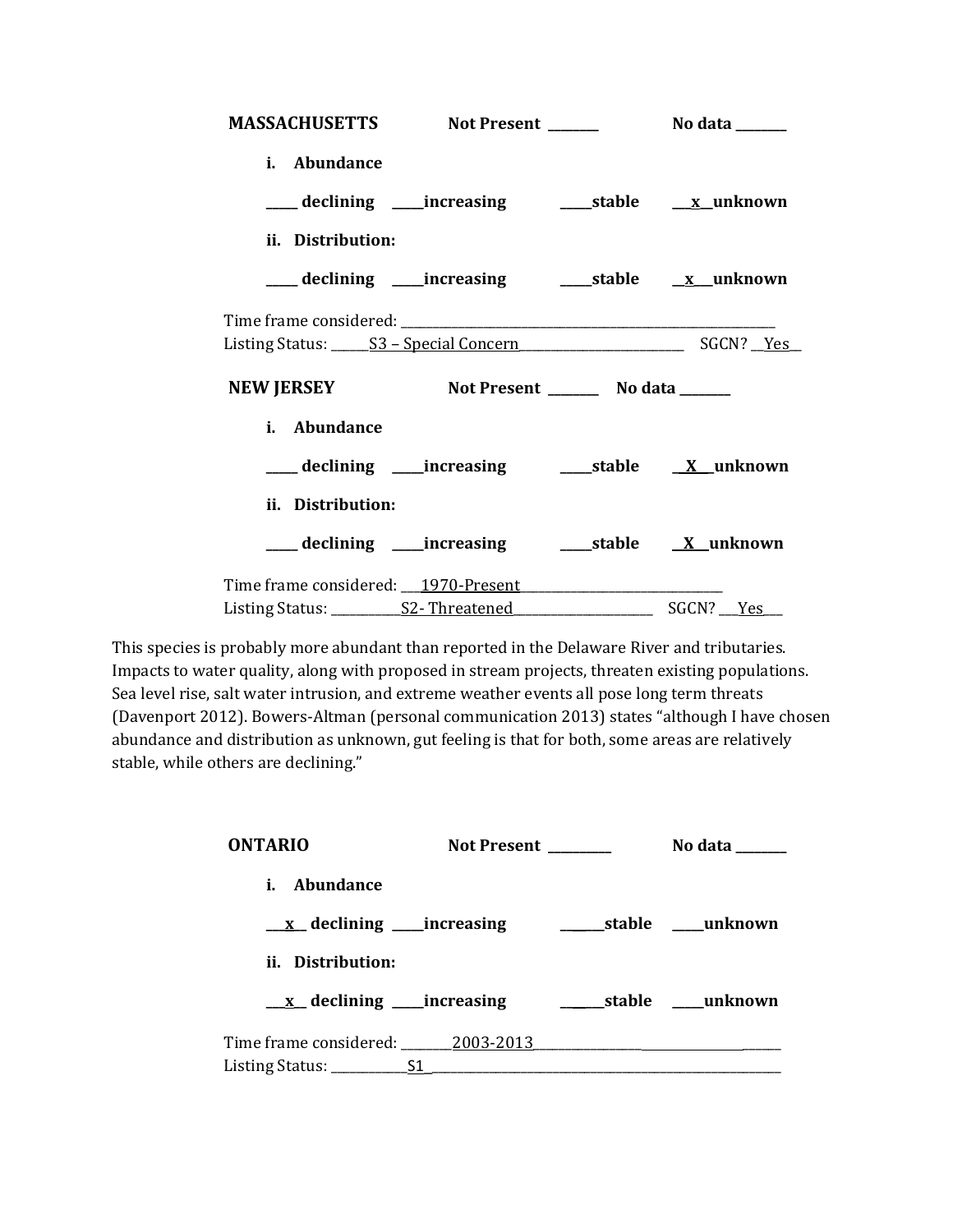In Canada, this species is uncommon and declining and only occurs in Ontario where it is threatened severely by zebra mussels (Metcalfe-Smith & Cudmore-Vokey 2004). It has been lost from nearly all its former range in Canada, but still occurs in the delta area of Lake St. Clair and a recent population in Lyn Creek (tributary of upper St. Lawrence River) near the outlet of Lake Ontario (COSEWIC 2007). Resampling of the St Clair refuge site in 2011 indicated a 91% decline in abundance in this the largest remaining population in Canada (DFO unpublished data).

| <b>PENNSYLVANIA</b>                                                                           |                 |                                 |
|-----------------------------------------------------------------------------------------------|-----------------|---------------------------------|
| i. Abundance<br>___ declining ____increasing ______stable ___ x__unknown<br>ii. Distribution: |                 |                                 |
| ___ declining ____increasing ______stable ___ x__unknown                                      |                 |                                 |
|                                                                                               |                 |                                 |
| <b>QUEBEC</b>                                                                                 | Not Present $X$ | No data $\_\_\_\_\_\_\_\_\_\_\$ |
| <b>VERMONT</b>                                                                                | Not Present $X$ | No data _______                 |
| d. NEW YORK<br>i. Abundance                                                                   |                 | No data _____                   |
| declining increasing X stable _____ unknown                                                   |                 |                                 |
| ii. Distribution:                                                                             |                 |                                 |
|                                                                                               |                 |                                 |

### **Monitoring in New York.**

As part of a State Wildlife Grant, NYSDEC Region 8 Fisheries and Wildlife staff is conducting a baseline survey of tributaries in central and western NY for native freshwater mussels 2009 – 2017.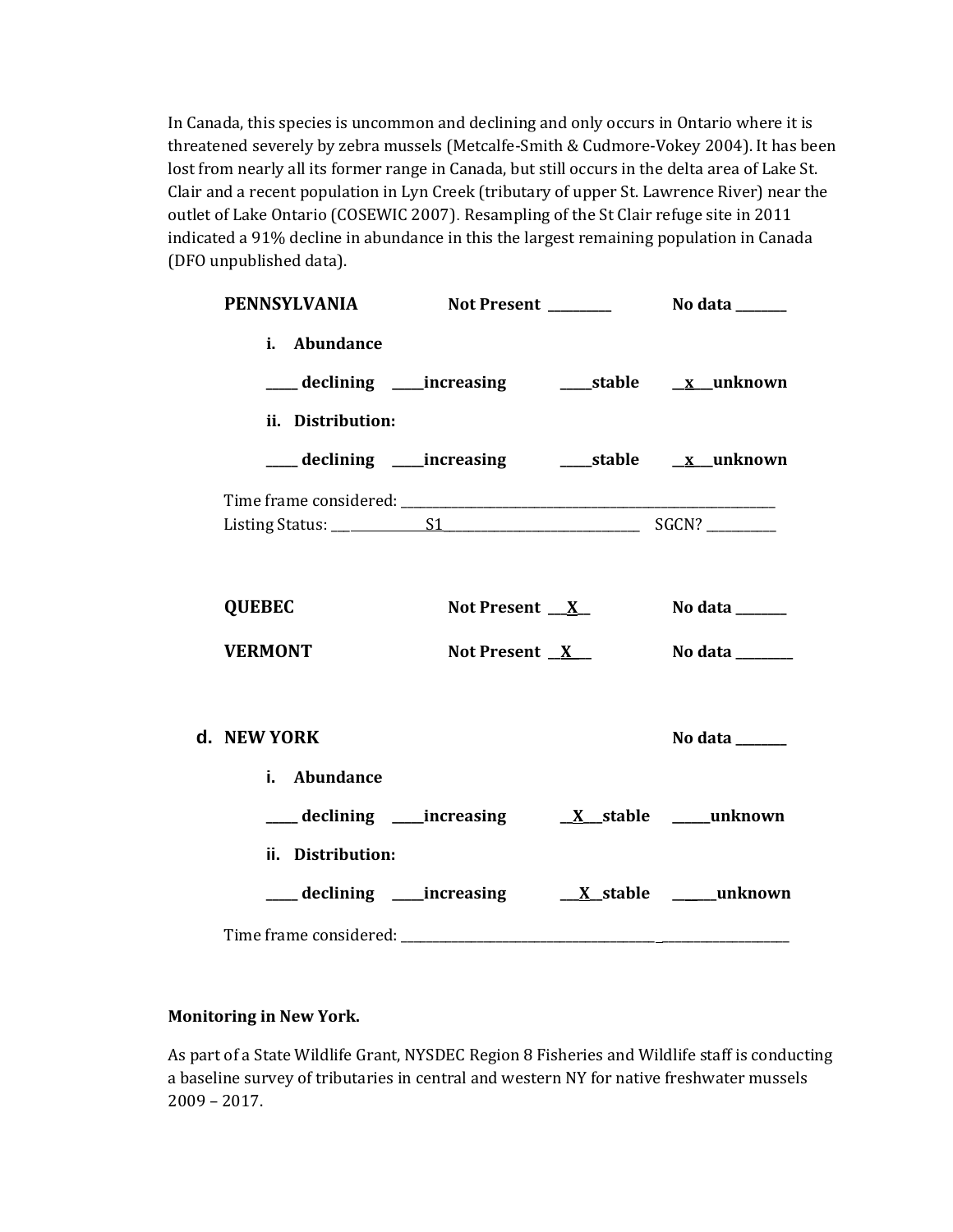#### **Trends Discussion:**

Trends for New York populations are difficult to determine as most historic data comes from opportunistic naturalist collections, as opposed to more comprehensive baseline surveys. For example, mussels were documented for the first time in 50 of the 106 streams surveyed to date by the Southern Lake Ontario mussel inventory project (Mahar & Landry, 2013). This is because many of these streams had never before been surveyed for mussels, not because mussel distribution has dramatically increased. In North America, approximately 2/3 to ¾ of native mussel species are extinct, listed as endangered or threatened, or are in need of conservation status (Williams *et al.* 1993; Stein *et al.* 2000). Based on New York's Natural Heritage S-rank, sparse historical data, and the plight of North America's freshwater mussels, it is assumed that trends are declining due to a myriad of environmental stressors.

New York Natural Heritage Program (2013) Online Conservation Guide for *L. nasuta* reports that this species was once a major component of the lower Great lakes drainage basin, but is now virtually absent owing to the zebra mussel invasion. *L. nasuta* comprised about 5% of the pre-1960 Unionid records in the lower Great Lakes in Ontario, but dropped to 2.5% of the records post-1960. Between 1930 to 1982, this species was the second most common Unionid in western Lake Erie (Nalepa et al. 1991), but by 1991 it had disappeared (Schloesser and Nalepa 1994).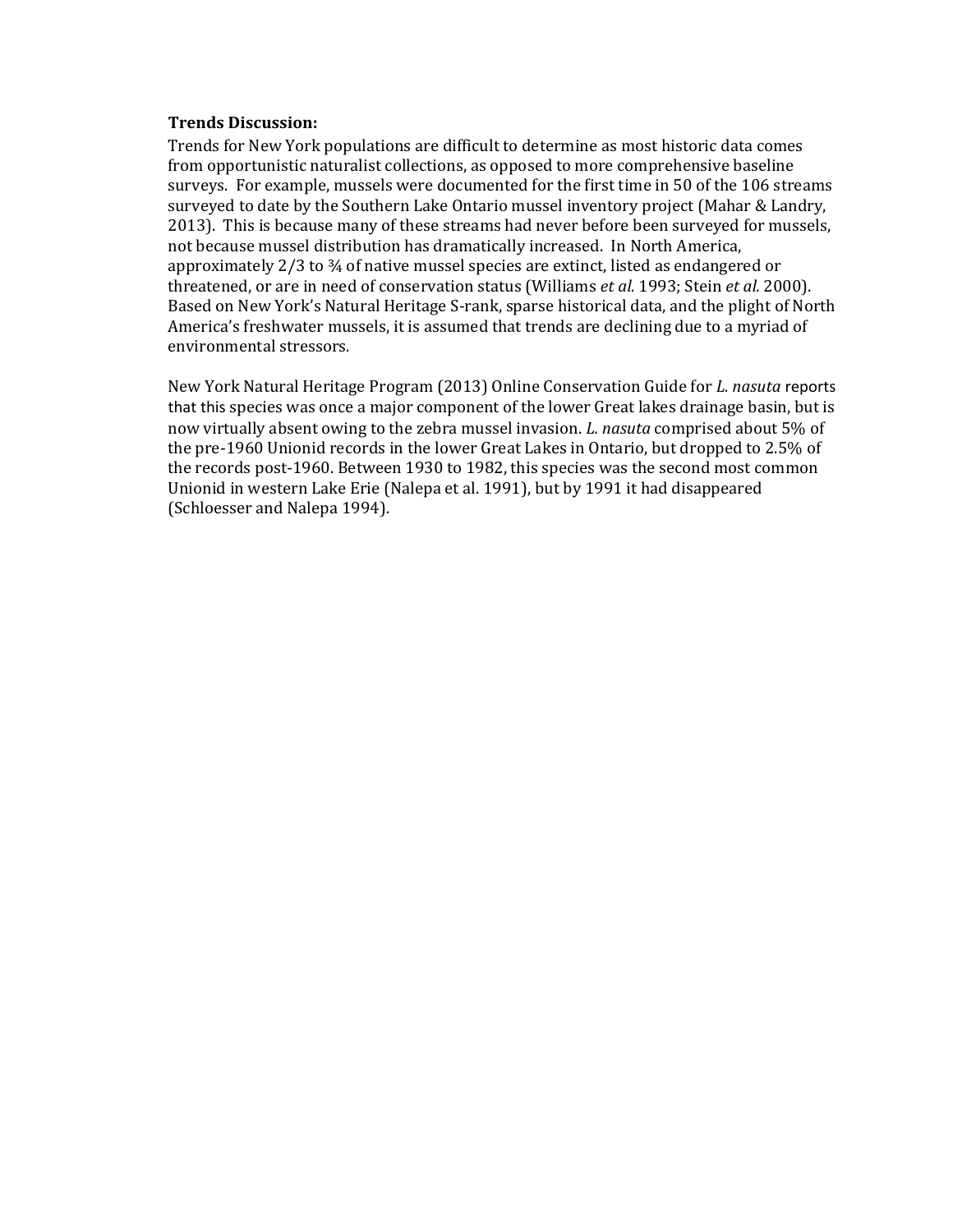

Figure 1. *L. nasuta* distribution in North America (NatureServe 2013)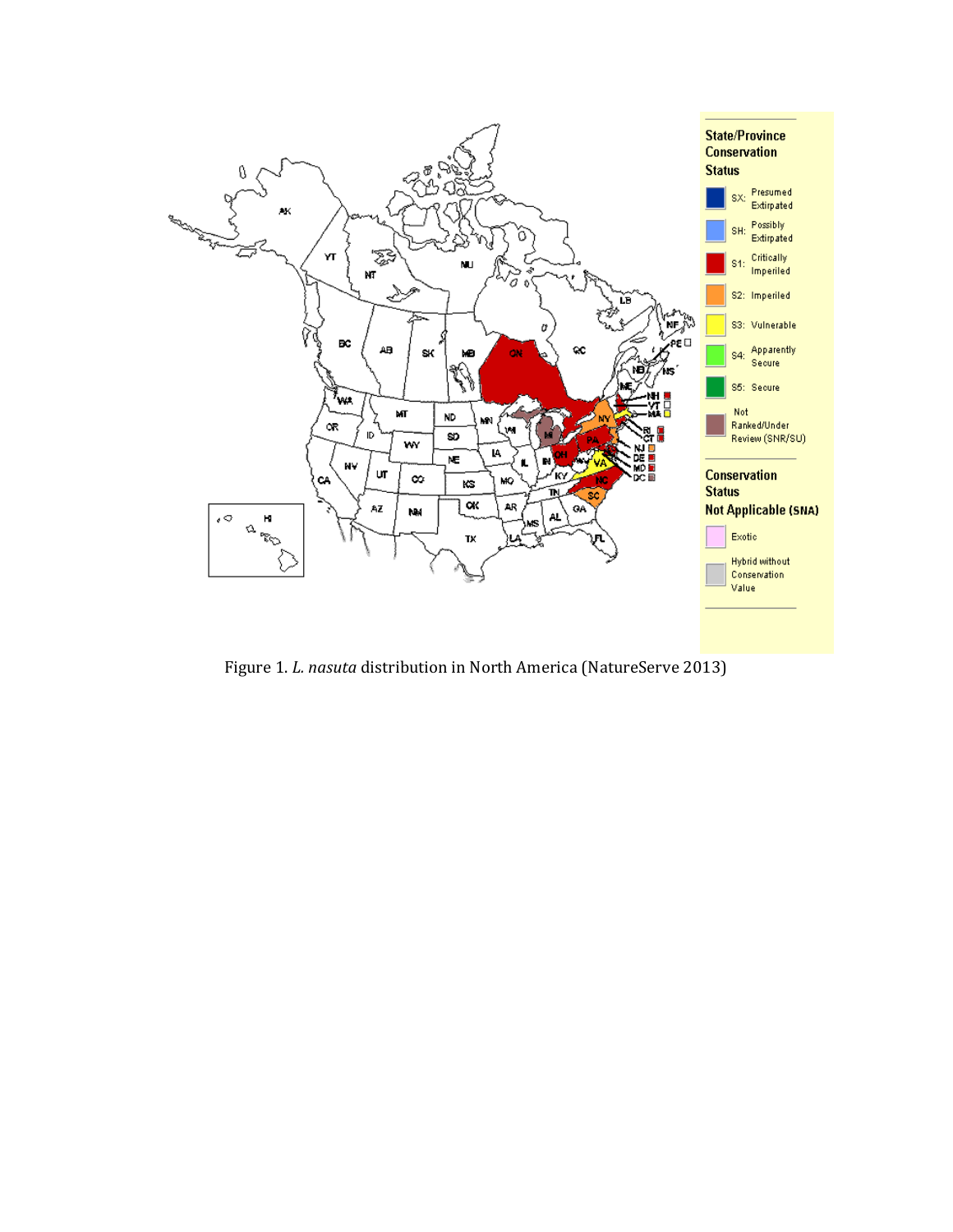

Figure 2. Post 1970 *L. nasuta* distribution in New York State (Mahar & Landry 2013; Harman & Lord 2010; The Nature Conservancy 2009; New York Natural Heritage Program 2013; White et al. 2011).

### **II. New York Rarity, if known:**

| <b>Historic</b>                |         | # of Animals # of Occurrences | % of State                                     |
|--------------------------------|---------|-------------------------------|------------------------------------------------|
| prior to 1970                  | unknown |                               | $\sim$ 12 waterbodies 9 of 56 HUC 8 watersheds |
| prior to 1980<br>prior to 1990 |         |                               |                                                |

### **Details of historic occurrence:**

Although *L. nasuta* originated on the Atlantic Slope, it has dispersed into much of New York and is most common in the western part of the state. It seems to be missing all together from the Susquehanna basin (Ortmann 1919). It is scattered in the Erie-Niagara drainage, central New York, and the St. Lawrence River and its tributaries, Oswegatchie River at Gouverneur and Indian River. There is an old record from a private fen in Genesee County (Strayer and Jirka 1997). It has been reported from one tributary to Lake Ontario in Niagara County (likely Twelvemile Creek or East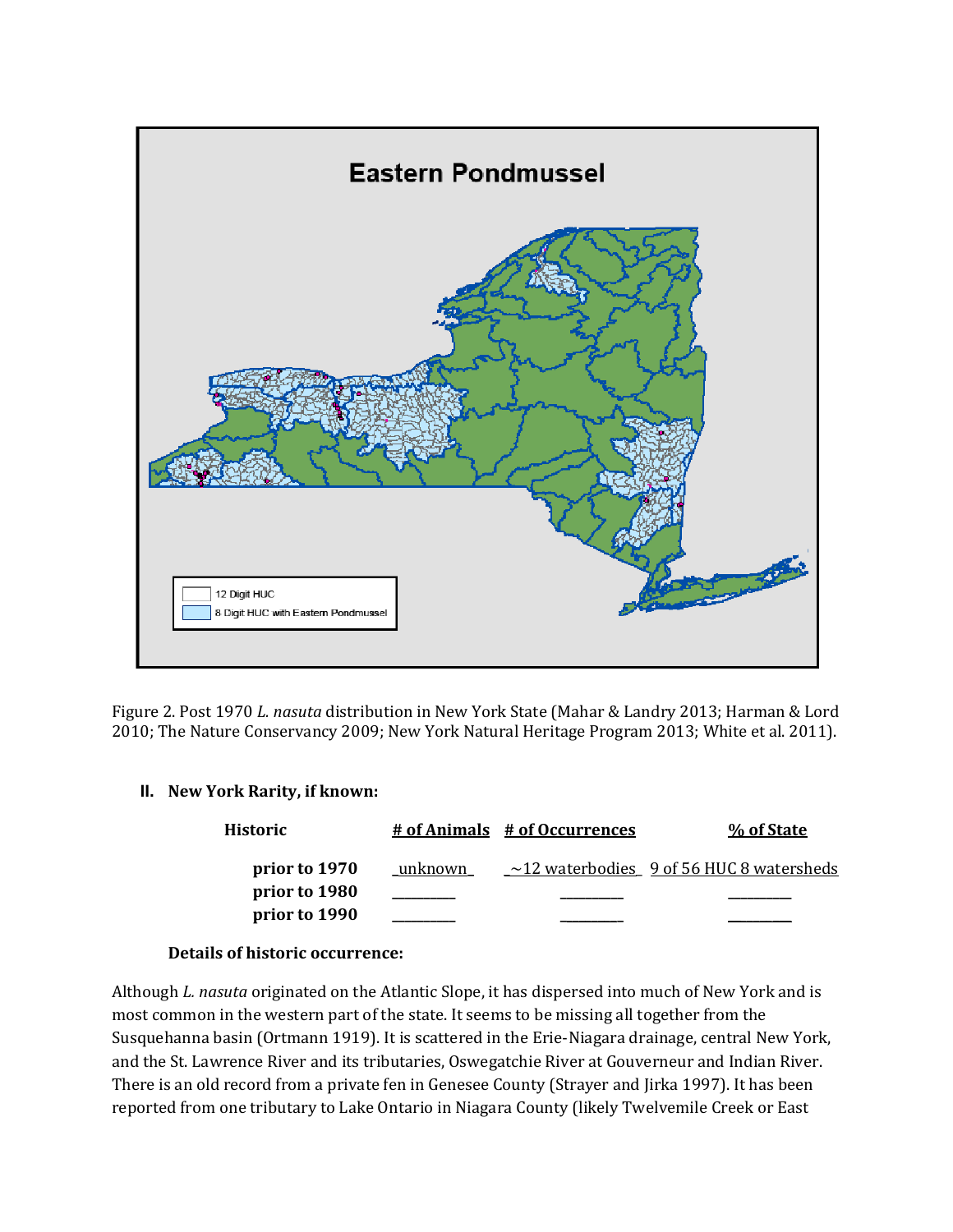Branch of Twelvemile Creek) and two tributaries to Lake Ontario in eastern Wayne County in the vicinity of Sodus Bay and Port Bay. In the Upper Hudson it had been found in North Chuctanunda Creek, as well as various locations along the Hudson River (Strayer and Jirka 1997).

| Current |                 | # of Animals # of Occurrences | % of State                               |  |
|---------|-----------------|-------------------------------|------------------------------------------|--|
|         | $\sim$ 118 live |                               | 21 waterbodies 12 of 56 HUC 8 watersheds |  |

### **Details of current occurrence:**

Since 1970, *L. nasuta* has been found in 21 New York State waterbodies.

In the Lower Genesee basin 20 live *L. nasuta* were found in Honeoye and Bebee Creeks. In the West Lake Ontario basin shells were found in Oak Orchard, West, and Larkin Creeks. Shells were also found in the Mid Lake Ontario basin in Irondequoit Creek and the Erie Canal (Mahar & Landry 2013). In recent surveys of the Allegheny basin, 42 live individuals were found in Conewago and Cassadaga Creeks of the Conewago sub-basin, and populations were considered viable at five sites. Catches peaked at 8.6 individuals per hour in lower Cassadaga Creek. It has also been recorded live from the Allegheny River basin near Weston Mills (NY Natural Heritage Program 2013), Chautauqua Lake, and the Chadokoin River (Strayer & Jirka 1997). It was probably introduced into the Chautauqua area, perhaps with stocked fish (Strayer & Jirka 1997). *L. nasuta* have been found live in the Niagara River at Beaver Island and as shells at Buckhorn Island (NY Natural Heritage Program 2013), in Spicer Creek (2) and at Strawberry Island (1) in 2011 (Burlakova, Karatayev, unpublished data). From 54 sites at 33 locations in Lake Ontario surveyed in 2012 (Burlakova, Karatayev et al. in preparation) we found 12 *L. nasuta* in Lake Ontario tributaries and nearby wetlands (3 in North Pond, 3 in Salmon River mouth (both in Oswego Co, near Pulaski), and 6 in Black River Bay (Jefferson Co, near Sackets Harbor)). In the Hudson basin there are records of live individuals in Lake Taghkanic and Webatuck Creek (28 live), and a single dead animal was found in Indian Kill at Norrie Point (NY Natural Heritage Program 2013; Strayer & Jirka 1997). One live mussel was found in Mohawk River (42.90464N, 73.68376W, Mechanicville, Saratoga Co.) in 2010 (Karatayev, Burlakova, unpublished data). In the Delaware basin, this species has been reported from Tennahnah Lake in Sullivan County (Strayer & Jirka 1997). In the St. Lawrence basin, it has been found in the Grass River and its tributary Harrison Creek (White et. al. 2011).

Waterbodies with greatest *L. nasuta* abundance include lower Cassadaga Creek, Webatuck Creek, and Honeoye Creek between Honeoye Falls and Honeoye Lake, and its tributary Bebee Creek, and Black River Bay of Lake Ontario.

### **New York's Contribution to Species North American Range:**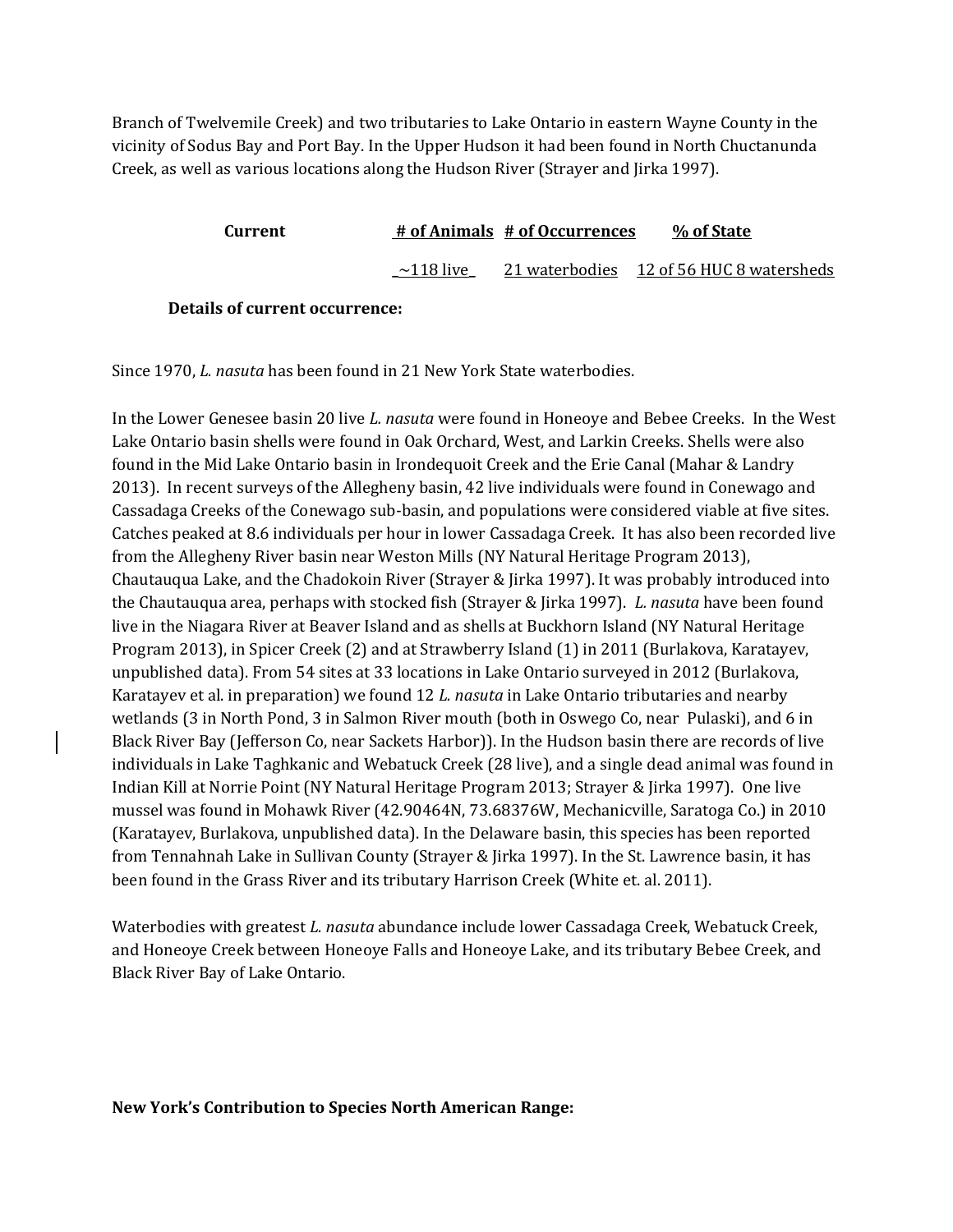| % of NA Range in New York | <b>Classification of New York Range</b> |
|---------------------------|-----------------------------------------|
| $\frac{100}{2}$ (endemic) | Core                                    |
| 76-99                     | __ Peripheral                           |
| $\frac{1}{2}$ 51-75       | ___ Disjunct                            |
| $\frac{26-50}{2}$         | Distance to core population:            |
| $\underline{X}$ 1-25      |                                         |

### **I. Primary Habitat or Community Type:**

- **1.** Headwater/Creek; Low-Moderate Gradient; Moderately Buffered, Neutral; Transitional Cool
- **2.** Small River; Low Gradient; Moderately Buffered, Neutral; Transitional Cool
- **3.** Small River; Low-Moderate Gradient; Moderately Buffered, Neutral; Transitional Cool

### **Habitat or Community Type Trend in New York:**

| $\underline{X}$ Declining<br><b>Stable</b> | <b>Increasing</b>      | Unknown        |
|--------------------------------------------|------------------------|----------------|
| Time frame of decline/increase:            | <u> 1990 – present</u> |                |
| <b>Habitat Specialist?</b>                 | X Yes                  | N <sub>0</sub> |
| <b>Indicator Species?</b>                  | X Yes                  | No             |

#### **Habitat Discussion:**

*L. nasuta* is most often found in quiet waters in estuaries, lakes, in slackwater areas of rivers, canals, or slow streams, but it has also been found regularly in the Niagara River (Strayer & Jirka 1997, Nedeau 2008). However, it is more commonly found in deeper areas of low-gradient and non-tidal rivers than in small shallow streams. It is also known to occur in ponds (Nedeau 2008). *L. nasuta* inhabits in a wide range of substrates, including gravel and cobble (Nedeau 2008), although it is thought to prefer fine sand and mud (Metcalfe-Smith et al. 2005, Watters et al. 2009).

### **II. New York Species Demographics and Life History**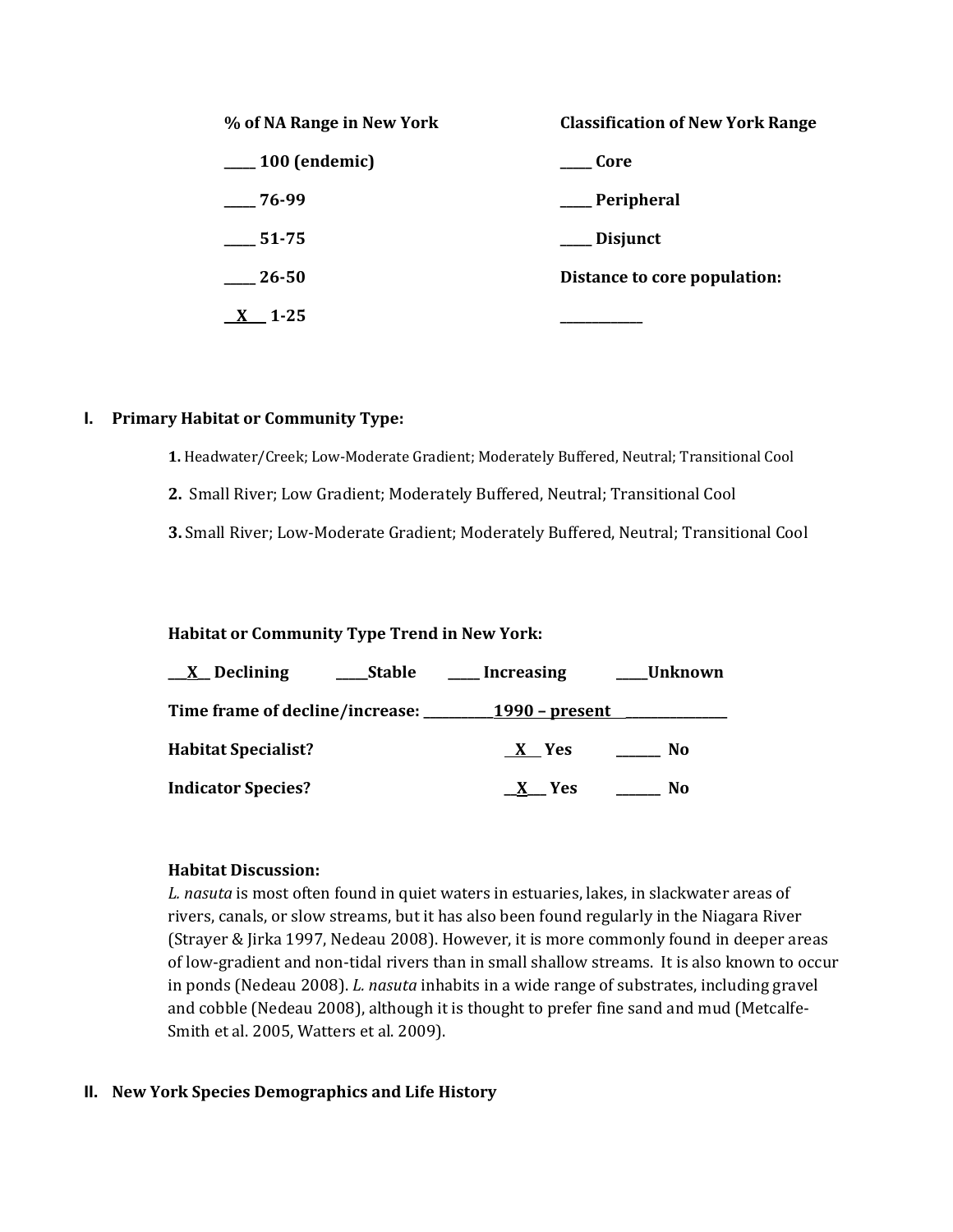### **\_\_X\_ Breeder in New York**

**\_X\_ Summer Resident**

**\_X\_ Winter Resident**

**\_\_\_\_\_ Anadromous**

**\_\_\_\_\_ Non-breeder in New York**

**\_\_\_\_\_ Summer Resident**

**\_\_\_\_\_ Winter Resident**

**\_\_\_\_\_ Catadromous**

**\_\_\_\_\_ Migratory only**

### **\_\_\_\_\_Unknown**

### **Species Demographics and Life History Discussion:**

Upstream males release sperm into the water. Females downstream take up the sperm with incoming water. Fertilization success may be related to population density, with a threshold density required for any reproductive success to occur. Eggs are fertilized within the female. Like nearly all North American mussels, *L. nasuta* must parasitize an often specific vertebrate host to complete its life cycle. It is suspected that some mussel populations are not recruiting because their hosts no longer occur with them. Once released by the female, glochidia must acquire a suitable host or die, usually within 24-48 hours. After attaching to a suitable host, glochidia encyst, usually at the fish's gills or fins and receive food and dispersal. Once the glochidia metamorphose into juveniles, they drop from the host. If they land in suitable habitat, they will burrow into the substrate, where they may remain for several years (Watters et al. 2009).

In the adult form, freshwater mussels are basically sessile; movement is limited to a few meters of the lake or river bottom. The only time that significant dispersal can take place is during the parasitic phase. Infected host fishes can transport the larval unionids into new habitats, and can replenish depleted populations with new individuals. Dispersal is particularly important for genetic exchange between populations. Dispersal is likely to be a slow process for mussels which use resident fishes with limited home ranges as their hosts (COSEWIC as cited in NatureServe 2013).

*L. nasuta* is bradytictic with fertilization occurring in late summer and glochidia released the following spring (Watters et al. 2009). This species uses a visual display to attract host fish. The display behavior occurs primarily during daylight and pauses at night and when turbidity is increased. Fish hosts have not yet been determined. Closely related species have been reported to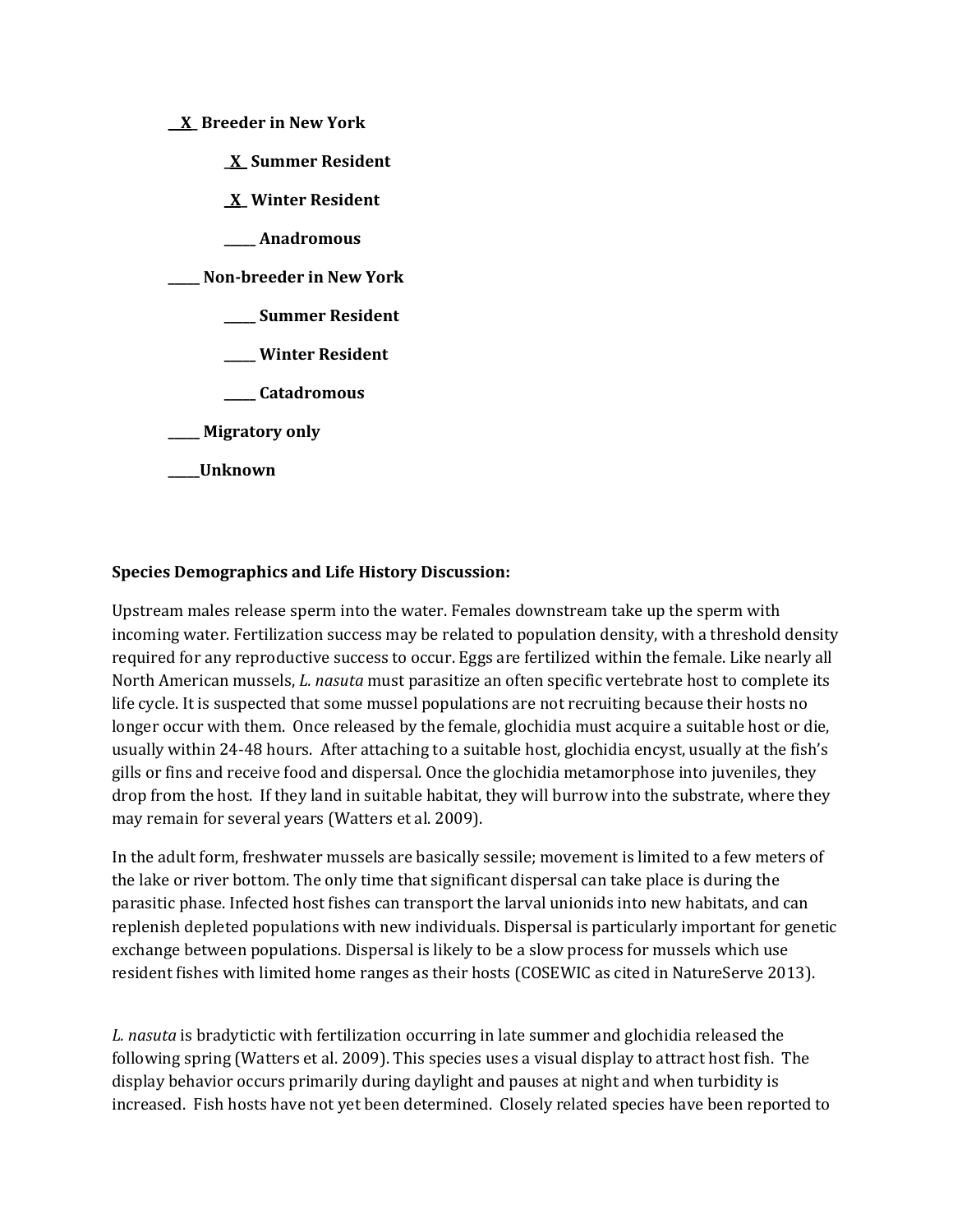parasitize centrarchids as well as banded killifish (Nedeau 2008, Strayer & Jirka 1997). This species may live for ten years or more (Watters et al. 2009).

# **III. Threats:**

### **Agricultural Runoff**

Several waterbodies in which *L. nasuta* has been found, including Honeoye Creek, Oak Orchard Creek, Webatuck Creek, and the Erie Canal, flow through heavily agricultural areas (New York State Landcover 2010) and are likely impacted by associated siltation, pesticide and nutrient loading. Aquatic habitats lacking vegetated buffers of adequate width are threatened by runoff from urban areas, roads, lawns, and agricultural land (Gillis 2012). If best management practices are not closely adhered to, mussel habitat adjacent to wood harvest or agricultural land is subjected to pesticide, fertilizer, and silt/sediment runoff. During recent mussel surveys in Western and Central New York, it has been documented that sufficient vegetated riparian buffers are often lacking along known mussel streams (Mahar & Landry 2013), indicating that runoff is a major threat to resident mussel populations.

Increases in turbidity associated with agricultural runoff may be especially detrimental to *L. nasuta*, as this species uses visual cues to attract host fish, as its display frequency stops under conditions of high turbidity (Corey et al. in NatureServe 2013).

The presence of pesticides and fertilizers in our rural watersheds is nearly ubiquitous (Haag 2012). And because pesticides and their associated surfactants adsorb onto sediment particles, sedimentation may act as a vector for their transport into the aquatic system (Haag 2012). Mussels are more sensitive to pesticides than many other animals (Watters et al. 2009). Although effects of pesticides are species-specific, sub-lethal levels of PCBs, DDT, malathion, and other compounds inhibit respiratory efficiency and accumulate in the tissues. Atrazine and permethrin at sublethal concentrations reduced juvenile growth (Bringolf et al. 2007a, 2007b) and environmental levels of atrazine altered mussel movement and aggregation behavior (Flynn and Spellman 2009). Pesticides can affect mussels in many ways, but the full range of long-term effects remains unknown (Haag 2012).

Fertilizer runoff is also a concern. High inputs of nitrogen from fertilizers can cause increases in ammonia in the water and the substrate, leading to direct toxicity for a wide range of mussel species. Mussels, especially in their early life stages, are more sensitive to un-ionized ammonia than other organisms, and high sensitivity is seen across a range of species and life histories (Haag 2012). In addition, ammonia adsorbs to sediment particles, resulting in higher nitrogen concentrations in the substrate than in the overlying water. The nitrogen present in the interstitial spaces in the substrate is thought to result in juvenile mortality and to prevent recruitment by some mussel species (Strayer and Malcom 2012). Studies have suggested decreasing sediment loads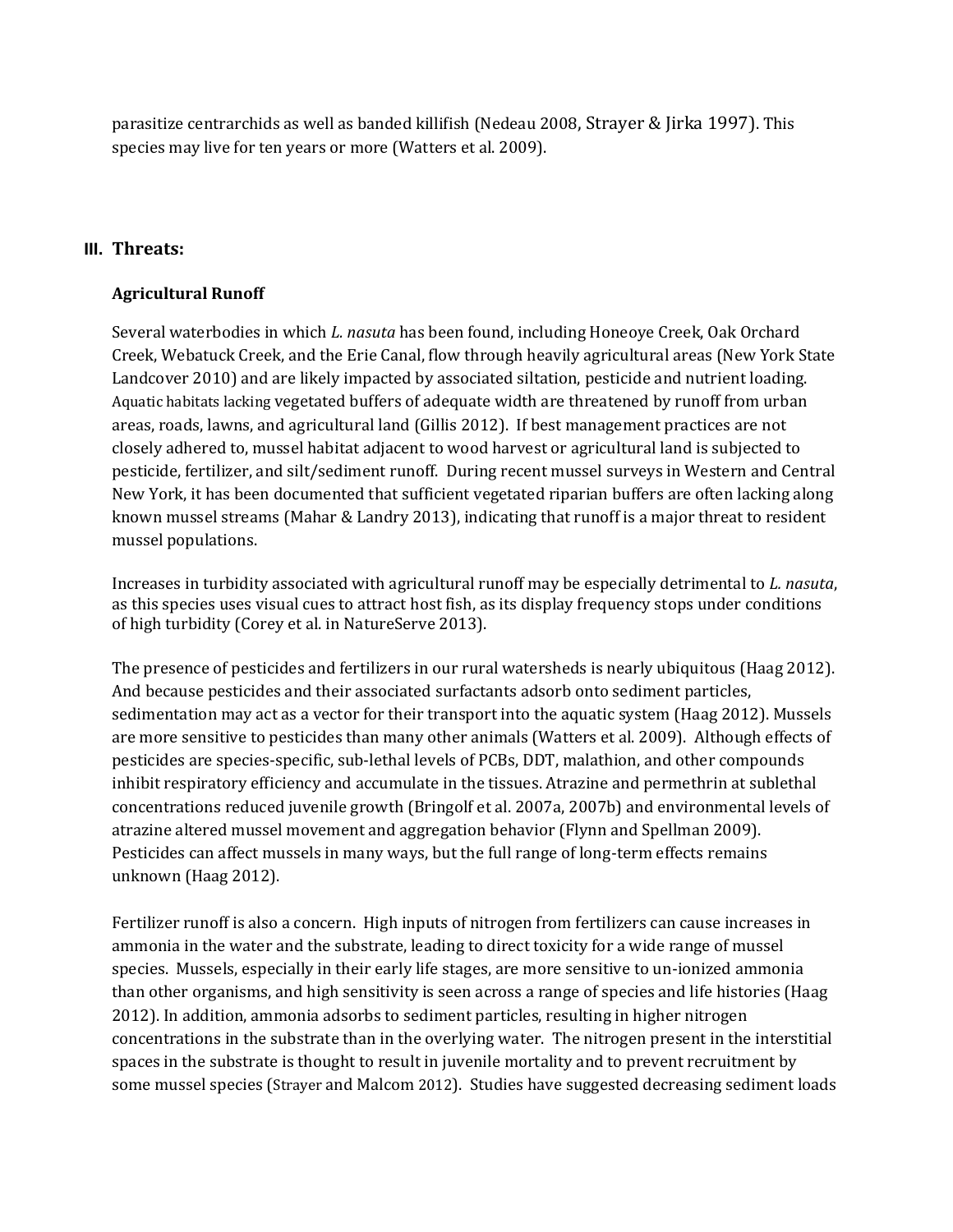entering aquatic systems as the best way to decrease the impact of numerous stressors for mussels in general (Roley et al. 2012).

### **Runoff from Developed Land**

All 14 of New York waterbodies that host *L. nasuta* populations are intermittently bordered by interstate highways, state routes, and/or local roads and lawns, and receive runoff containing metals and road salts from these sources (Gillis 2012). In particular, populations in the Niagara River receive urban runoff from Buffalo, Oak Orchard Creek receives runoff from Medina, Honeoye Creek receives runoff from Honeoye and Honeoye Falls, and populations in the lower reaches of the Cassadaga and Conewango receive runoff from Jamestown. In addition, Erie Canal populations between Pittsford and Macedon receive urban storm water runoff through various municipalities (New York State Landcover 2010). Mussels are particularly sensitive to heavy metals, more so than many other animals used in toxicological tests (Keller & Zam 1991). Low levels of metals may interfere with the ability of glochidia to attach to the host (Huebner & Pynnonen 1992), suggesting that U.S. EPA ambient water quality criteria may not adequately protect mussels from toxic metals (Wang et al. 2011). In addition, increases in salinity from the runoff of salt used for clearing roads in winter may be lethal to glochidia and juvenile mussels (Keller & Zam 1991; Liquori & Insler 1985; Pandolfo et al. 2012). Based on these studies, the U.S. EPA's ambient water quality criterion for acute chloride exposures may not be protective of all freshwater mussels (Pandolfo et al. 2012).

### **Treated and Untreated Wastewater**

Several habitats of *L. nasuta* populations receive treated effluent from sewage treatment plants (SPDES 2007). The Niagara River, Oak Orchard Creek from Medina, Honeoye Creek at Honeoye and Honeoye Falls, and Cassadaga Creek receives treated effluent from the city of Jamestown sewage treatment plant (SPDES 2007). Furthermore, raw sewage enters known *L. nasuta* habitat from Combined Sewer Overflows to the Niagara River from Buffalo and Oak Orchard Creek from Medina (Combined Sewer Overflow 2013). In addition, illegal dumping of sewage by recreational boats may be a concern for *L. nasuta* populations in the Erie Canal. Recent studies show that mussel richness and abundance decrease with increased proximity to sewage effluent (Wildenberg 2012). The input of biomaterial from waste water treatment plants depletes dissolved oxygen levels, negatively impacting mussels. Ammonia from wastewater treatment plants has been found to be toxic to glochidia (Goudraeu et al. 1993) and at sub-lethal exposure, adult mussels exhibit decreased respiratory efficiency (Anderson et al*.* 1978). Endocrine disrupters from pharmaceuticals are also present in municipal sewage effluents and are increasing common in rivers and lakes (Haag 2012). In mussels, chronic exposure to estrogenic compounds in effluents caused feminization of male mussels, but these individuals did not produce eggs, suggesting major disruption of reproductive function (Gagne et al. 2011). The long term effects of these compounds on mussels are unknown (Haag 2012). It should be noted that in the Susquehanna basin, Harman and Lord (2010) found no evidence that waste water treatment plants were responsible for reductions in mussel species of greatest conservation need.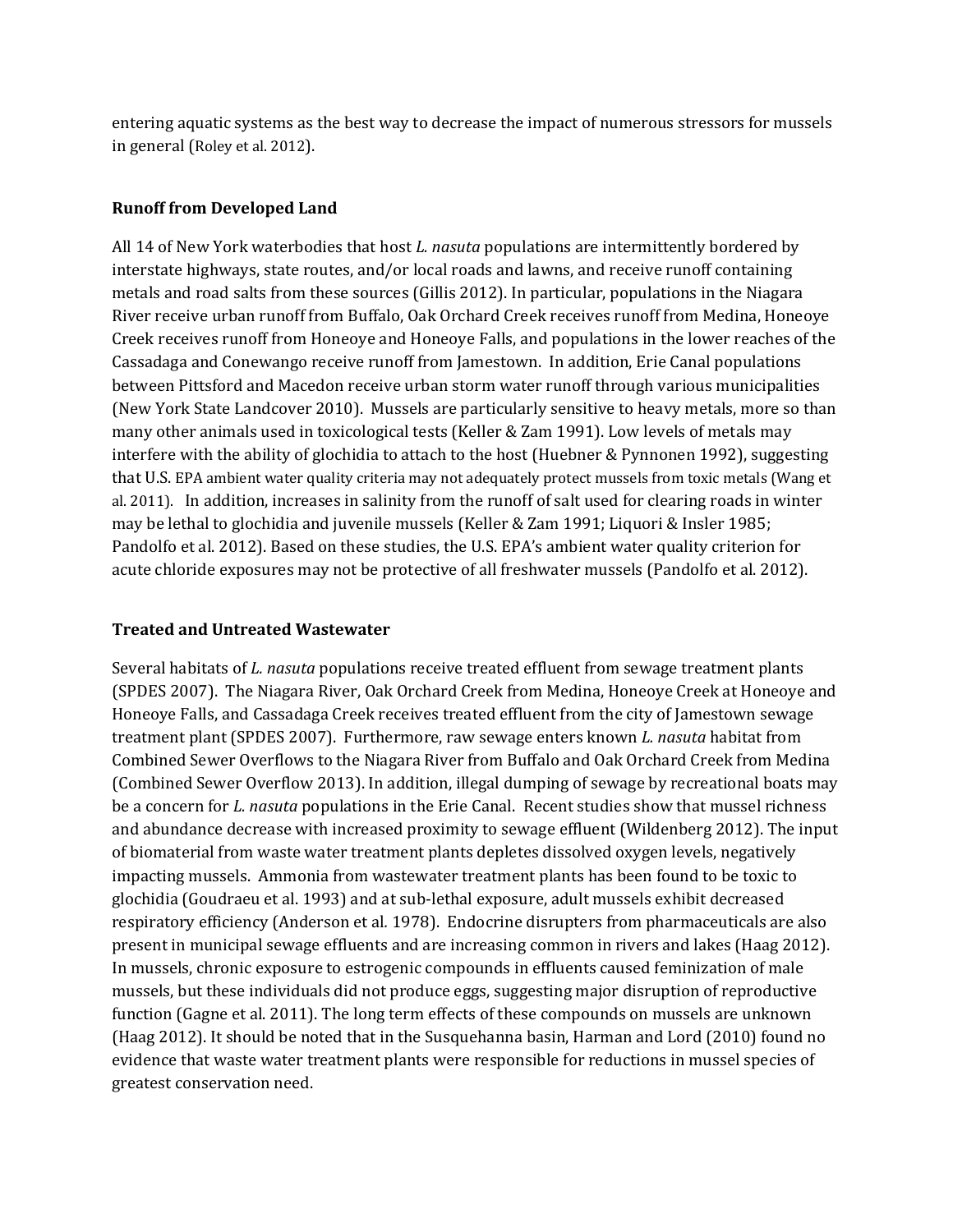#### **Habitat Modifications**

Ecosystem modifications, such as in-stream work associated with, canal dredging bridge replacements, gravel mining, and vegetation removal kill mussels and destroy their habitat. For example, dredging for vegetation removal has been shown to remove up to 23% of mussels in spoils (Aldridge 2000). Further evidence for disruption was provided by mussel surveys adjacent to approximately 20 river miles of Conewango Creek that had been channelized and straightened in the first half of the 20th century. The resulting "dredge" had no riffle or run habitat and sites just below and above this channelized section contained few or no mussels (The Nature Conservancy 2009). Although limited in geographic scope these habitat modification activities have long term impacts on mussels and their distribution (Aldridge 2000).

### **Erie Canal Specific Habitat Modifications**

Based on the number of fresh shells found, it is thought that the Erie Canal system hosts a significant *L. nasuta* population. Threats present in the Erie Canal include maintenance dredging by the NY Canal Corporation and seasonal water draw downs. Seasonal draw downs of water bodies have been shown to impact unionid age distributions (Richardson et al. 2002) and it is likely that the Erie Canal water draw downs have negative impacts on *L. nasuta* populations. During spring mussel surveys of the Erie Canal, it is not uncommon to find hundreds of fresh shells of multiple species, including *L. nasuta,* and multiple age classes, many containing desiccating flesh along the exposed canal banks and bed (Mahar & Landry 2013). This antidotal evidence suggests seasonal draw downs have a large impact on these populations.

### **Invasive Species**

Invasive zebra mussels (*Dreissena polymorpha*) are present in *L. nasuta* habitat in the lower reaches of Cassadaga and Conewango Creeks (The Nature Conservancy 2009). They have also been detected in the Oak Orchard Creek, downsteam of the Medina dam, where L. nasuta shells have been found (NY Natural Heritage Program 2013, Mahar & Landry 2013). In the Erie Canal, zebra and quagga mussels (*Dreissena bugenis*) and Asian clams (*Corbicula*) have been found in large numbers.

Invasive zebra and quagga mussels have been repeatedly cited as a threat to native mussel populations (Strayer & Jirka 1997, Watters et al. 2009). Rangewide, over 90% of historical records for *L. nasuta* are in waters that are now infested with zebra mussels and therefore uninhabitable. The species has declined dramatically and now occurs as two small, widely separated populations, one in the delta area of Lake St. Clair and one in a tributary of the upper St. Lawrence River. There is evidence that declines may be continuing (NatureServe 2013). En masse, Dreissenids out compete native mussels by efficiently filtering food and oxygen from the water. They reduce reproductive success by filtering native mussel male gametes from the water column and they can foul the shells of the native mussels to the point that their valves can no longer open. In heavily invested areas, they may transform a habitat by hardening the substrate, such that dislodged mussels are not able to rebury (USFWS 1994). In addition, Ammonia from Asian clam die offs has been shown to be capable of exceeding acute effect levels of some mussel species (Cherry et al. 2005).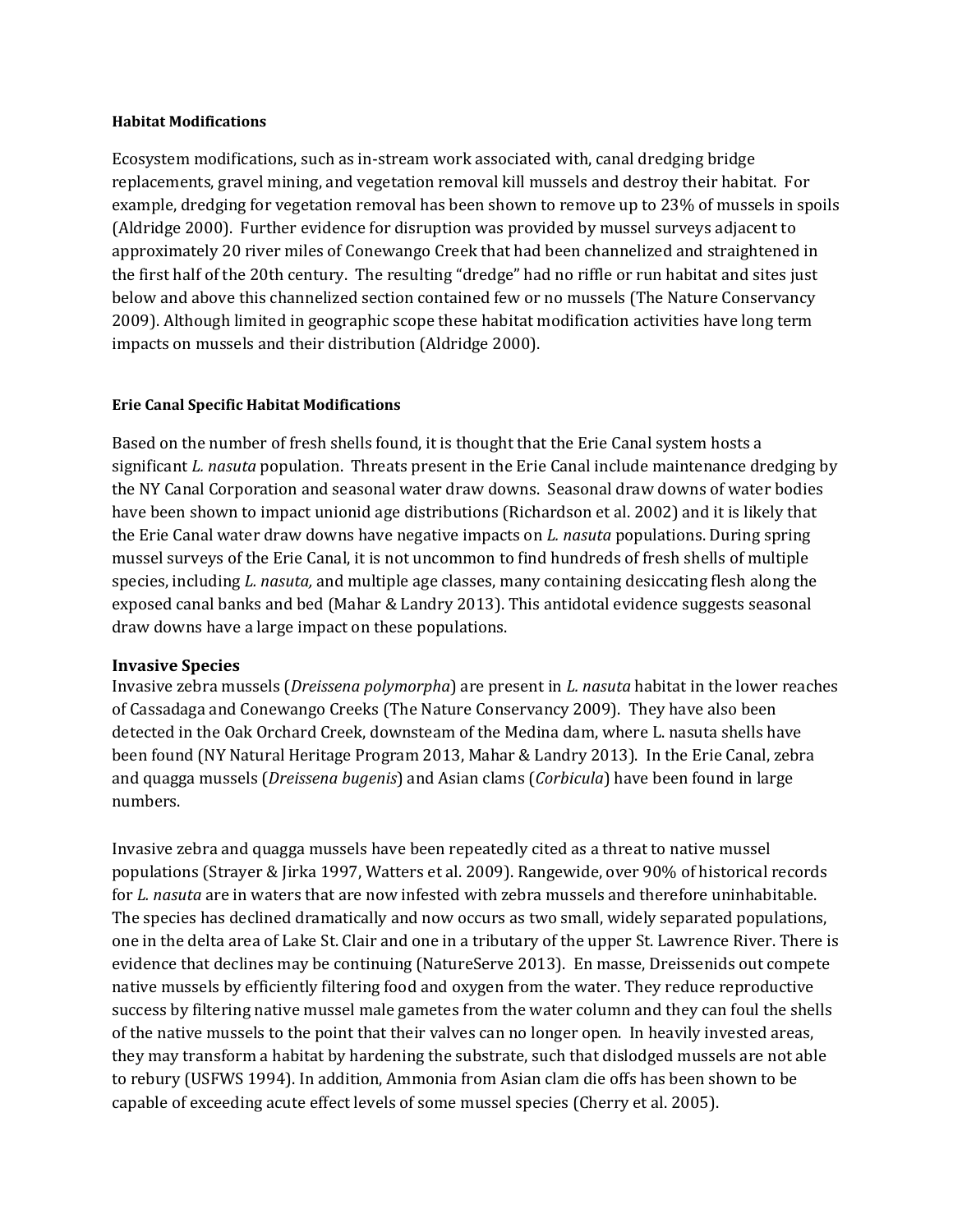Sea lamprey control treatments – in tributaries to Lake Ontario.

### **Climate Change**

In a recent assessment of the vulnerability of at-risk species to climate change in New York, Schesinger et al. (2011) ranked this species as "moderately vulnerable." This indicates that abundance and/or range extent within New York is likely to decrease by 2050.

### **Impoundments – Range wide**

Across its range, impoundments likely contributed to the reduced distribution of mussels that we see today. Vaughn and Taylor (1999) observed a mussel extinction gradient with a gradual, linear increase in mussel species richness and abundance with increasing distance downstream from impoundments. Species and their hosts that require shallow, oxygenated, fast-flowing water quickly are eliminated. Continuously cold water from both increased water depth upstream of the dam and dam discharges downstream of the dam may prevent reproduction. Impoundment increases silt load and eutrophication, resulting in changes in the fish fauna, and therefore the availability of hosts. Dams represent distributional barriers to fish hosts, and therefore to the mussels themselves. The zoogeographic patterns of several species suggest a dam-limited range. Dams also act as sediment traps, often having many feet of silt and debris caught on their upstream side. These areas generally are without mussels. Below the dam, the tailwaters often have dense mussel beds, as these reaches are the only areas left that still have oxygenated, fast moving water. This is exemplified by the distribution of beds in the lower Muskingum River, Ohio (Stansbery & King 1983; ESI 1993c).

In addition, improperly sized and poorly installed or poorly maintained culverts have impacts similar to dams in that they fragment habitat, preventing the movement by host fish, and effectively isolating mussel populations. And because culverts are located at nearly every road-stream intersection, there is the potential for landscape level fragmentation of mussel habitat.

### **Are there regulatory mechanisms that protect the species or its habitat in New York?**

**\_\_ \_\_ No \_\_\_\_\_ Unknown**

**\_\_\_x\_\_ Yes** 

Mussel habitats receive some generic protection under several New York State regulations (NYCRR) promulgated under the authority of the New York Environmental Conservation Law (ECL), specifically Part 608 of the NYCRR: Use and Protection of Waters, and Part 617 of the NYCRR: State Environmental Quality Review (SEQR). Part 608 provides protection of some mussel habitats by regulating and requiring environmental review of the modification or disturbance of any "protected stream", its bed or bank, and removal of sand, gravel or other material from its bed or banks (608.2 Disturbance of Protected Streams). This does not provide adequate protection of mussels and their habitats as it only protects streams or particular portions of a streams for which there has been adopted by NYSDEC or any of its predecessors any of the following classifications or standards: AA,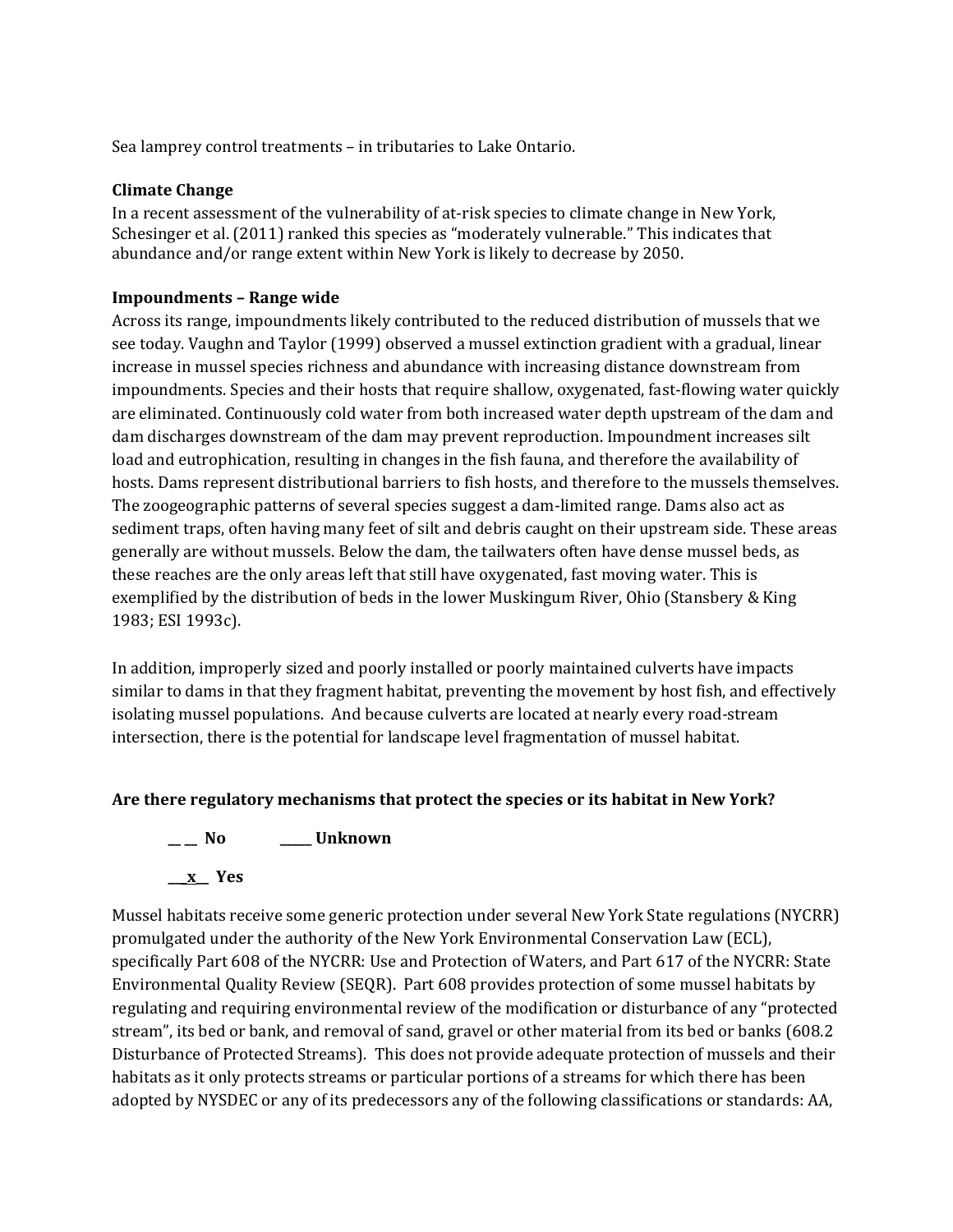AA(t), A, A(t), B, B(t) C(t), or Streams designated (t)(trout) also include those more specifically designated (ts)(trout spawning). Mussels habitats may also receive some additional protections as the construction, repair, breach or removals of dams, and the excavation and placement of fill in navigable waters are subject to regulation and environmental review under Part 608, 608.3 and 608.5 respectively. Under part 608, projects requiring a permit can be conditioned by NYSDEC to include best management practices, such as sediment and erosion protections. Through the review process, these projects can also be modified to reduce impacts in order to meet permit issuance standards.

Under Part 608, protection of unlisted species of mussels is general and relatively limited. More importantly, Class C and D waters with mussels do not receive protection under these regulations. A significant portion of the New York's mussel resources occur within Class C and D waters (see species specific streams in threats/management discussion). An additional but not insignificant gap in protection occurs because agricultural activities consisting of the crossing and re-crossing of a protected stream by livestock or wheeled farming equipment normally used for traditional agricultural purposes or of withdrawing irrigation water in a manner which does not otherwise alter the stream, are exempt from these regulations and environmental review.

Water quality certifications required by Section 401 of the Federal Water Pollution Control Act, Title 33 United States Code 1341(see subdivision (c) of this Section)may provide protection for freshwater mussels and their habitats from some activities that would potentially have adverse impacts by regulating construction or operation of facilities that may result in any discharge into navigable waters. Water quality certifications set water quality-related effluent limitations, water quality standards, thermal discharge criteria, effluent prohibitions and pretreatment standards for projects on navigable waters.

The State Environmental Quality Review (SEQR, Part 617 NYCRR) may also protect mussels and their habitats by requiring the consideration of environmental factors into the existing planning, review and decision-making processes of state, regional and local government agencies for activities that require discretionary approval. SEQR requires the preparation of an Environmental Impact Statement, including an alternatives analysis, for those activities that may result in a substantial adverse change in ground or surface water quality; a substantial increase in potential for erosion, flooding, leaching or drainage problems; the removal or destruction of large quantities of vegetation or fauna; substantial interference with the movement of any resident or migratory fish or wildlife species; impacts on a significant habitat area; substantial adverse impacts on a threatened or endangered species of animal or plant, or the habitat of such a species; other significant adverse impacts to natural resources; or, a substantial change in the use, or intensity of use, of land including agricultural, open space or recreational resources, or in its capacity to support existing uses.

New York State has numerous laws and regulations that both directly or indirectly protect waters of the state (mussel habitats) including regulations governing direct discharges to surface and groundwater, storm water, agricultural activities, pesticides, flood control, and dams. Without these regulations, mussels would certainly be in worse shape; however, most of these generic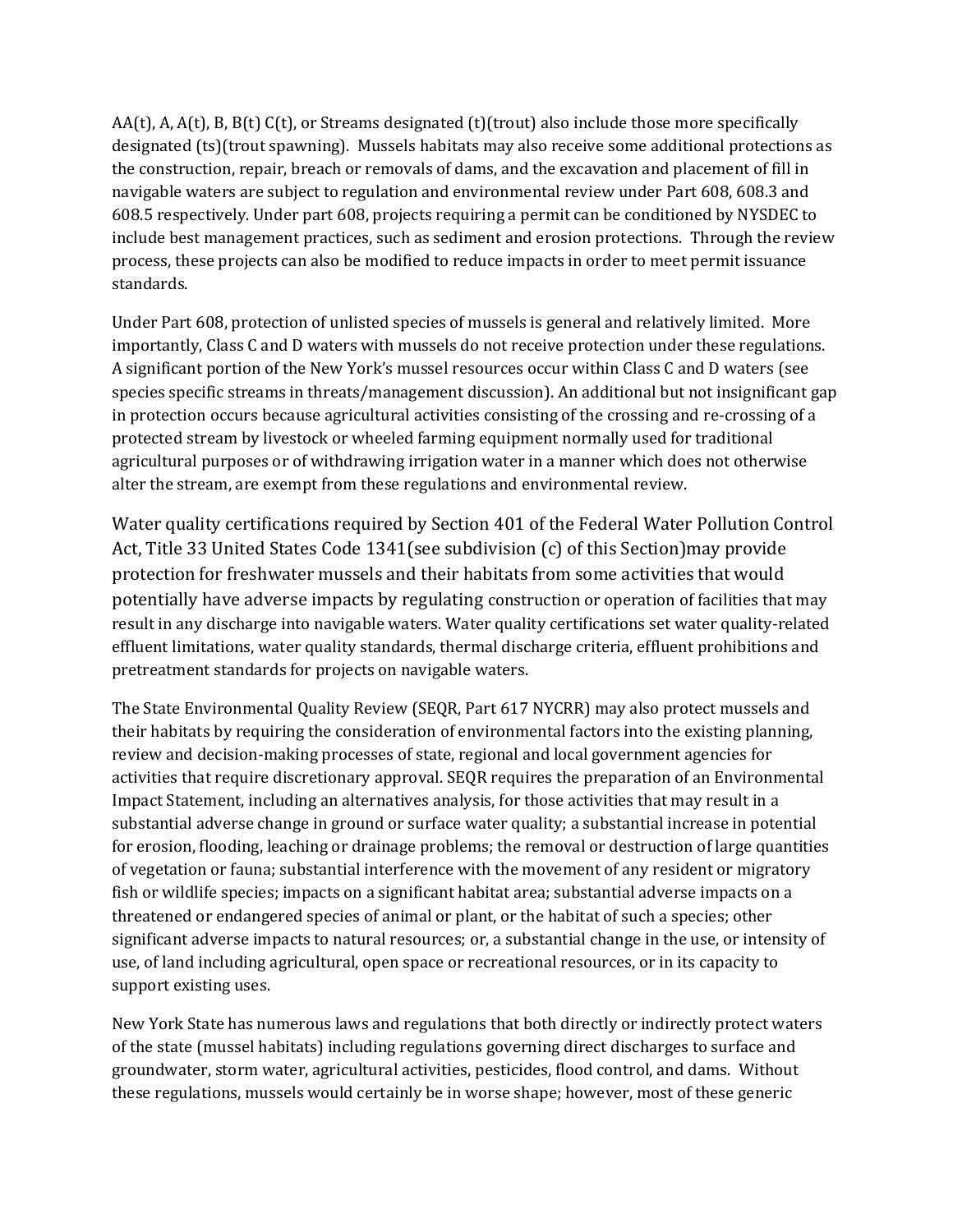protections are not adequate in scope or specific enough to mussel threats to protect the mussel resources of New York State.

# **Describe knowledge of management/conservation actions that are needed for recovery/conservation, or to eliminate, minimize, or compensate for the identified threats:**

- Priority conservation efforts for this species should focus on, but not be limited to, lower Cassadaga Creek, Webatuck Creek, and Honeoye Creek between Honeoye Falls and Honeoye Lake, and its tributary Bebee Creek.
- Modify marine mussel regulations or the definition of protected wildlife in NYCRR to clarify that freshwater mussels are protected under ECL. Current regulations could be interpreted that freshwater mussels may only be protected as shellfish without a season within the Marine District.
- Through landowner incentive programs or regulation, riparian buffers, particularly those that also provide shade, should be added/maintained/widened, along agricultural fields, subdivisions, and along major roads to decrease the levels of nitrogen, pesticides, sediment, heavy metals, and salts from entering these aquatic systems, as well as to moderate water temperature. Studies have suggested decreasing sediment loads entering aquatic systems as the best way to decrease the impact of numerous stressors for mussels in general (Roley et al. 2012).
- Require all state agencies to maintain appropriate vegetative buffers along streams, rivers and lakes on state-owned or state managed properties.
- Develop and implement a comprehensive monitoring strategy that identifies protocols, including locations and specific intervals, for regular monitoring of known mussel populations to detect assess trends and detect dangerous declines.
- Mussel sensitivity to particular pollutants should be considered or addressed in the regulation of wastewater and stormwater discharges to groundwater and surface waters, State Pollutant Discharge Elimination Systems (SPDES). This should be reflected in effluent limitations for discharges, including discharges from P/C/I facilities (Private/Commercial/Industrial), CAFO facilities (Concentrated Animal Feeding Operations), High Volume Hydraulic Fracturing Discharges, and Wastewater treatment plants, etc. Discharges whose receiving waters have mussels, particularly those with known populations of mussels listed as Endangered, Threatened, Special concern or SGCN, should be carefully reviewed for potential impacts to mussels. For example, deleterious levels of ammonia (a component of many types of discharges) and molluscicides (a commonly used water treatment chemical in discharged water) should not be permitted.
- Coordinate with local wastewater treatment facilities to improve ammonia removal of treated discharge. This has been documented as a threat to Unionids at multiple life stages, and therefore needs to be addressed (Gillis 2012).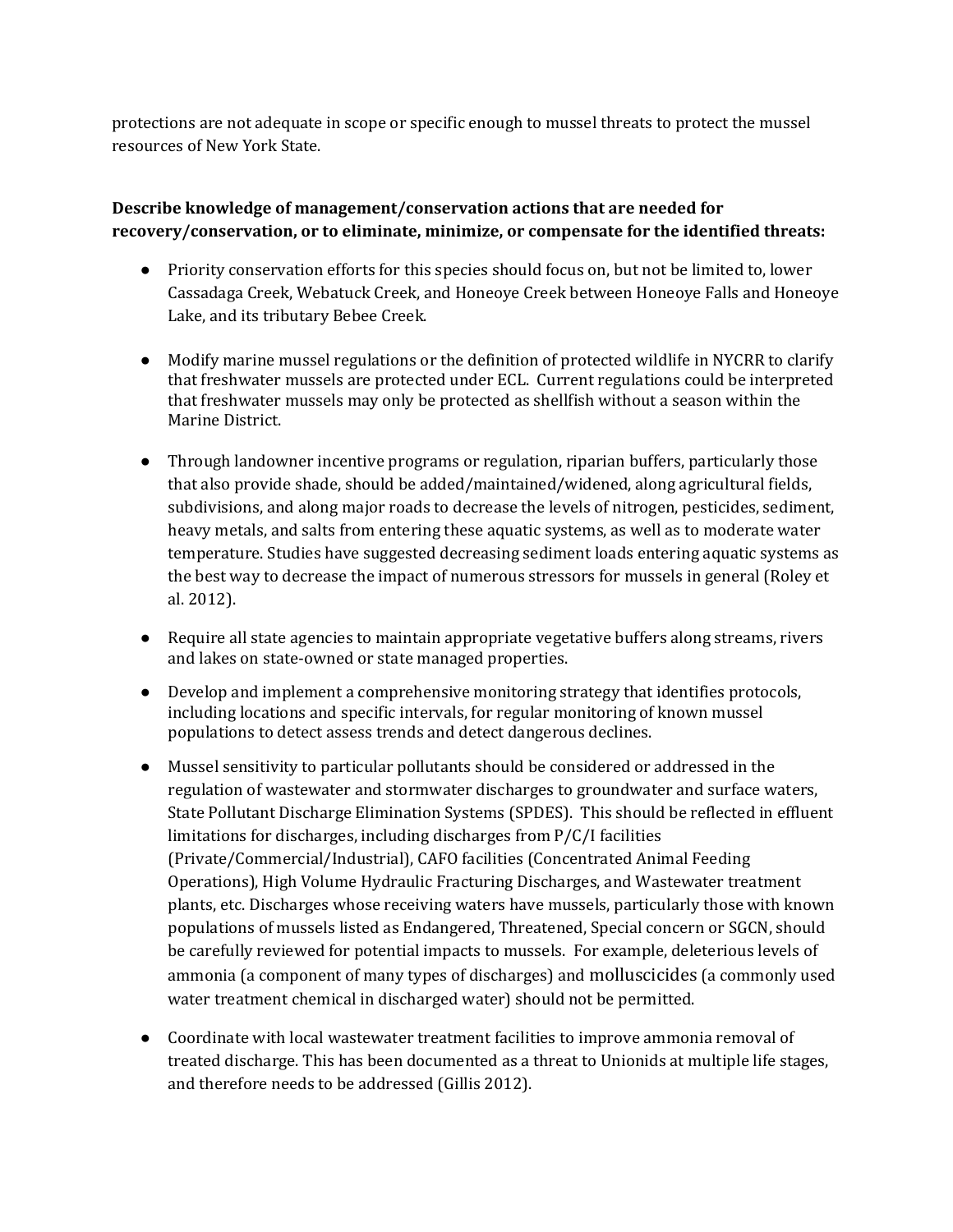- Establish a protocol whereas DEC staff work closely with state and local highway departments to reduce impacts to native mussels during maintenance and construction projects.
- Replace culverts that disrupt aquatic habitat connectivity to allow for passage of small fish species.
- Within the Great Lakes and Champlain watersheds, lamprey control efforts should consider specific, potentially adverse, impacts to native freshwater mussels when determining methods, including selection of lampricide formulations and concentrations. Lampricide treatment managers should use caution when using the combination of TFM and niclosamide in streams with known mussel populations and every effort should be made to maintain lampricide concentrations at or near the MLC for sea lamprey to minimize the risk to this important faunal group (Boogaard 2006).
- NYSDEC should consider sensitivity of freshwater mussels to specific pollutants in the establishment and setting of water quality standards and TMDLs for waters containing freshwater mussels. A Total Maximum Daily Load (TMDL) specifies the maximum amount of a pollutant that a waterbody can receive and still meet water quality standards. TMDLs account for all contributing sources (e.g. point & nonpoint sources, and natural background levels), seasonal variations in the pollutant load, and incorporate a margin of safety that accounts for unknown or unexpected sources of the pollutant. In essence, a TMDL defines the capacity of the waterbody to absorb a pollutant and still meet water quality standards. The Clean Water Act requires states to identify waterbodies that do not meet water quality standards after application of technology-based effluent limitations. For these "impaired waters," states must consider the development of alternative strategies, including TMDLs, for reducing the pollutants responsible for the failure to meet water quality standards.

The Comprehensive Wildlife Conservation Strategy (NYSDEC 2006) includes recommendations for the following actions for freshwater mussels:

### **Habitat management:**

- Manage areas of important mussel populations by controlling degradation factors (e.g.. Controlling livestock access, point source or non-point source pollution, flow alteration, etc.)
- Develop methods to improve and restore freshwater bivalve habitat.

# **Habitat research:**

- Conduct research to determine habitat parameters necessary for good populations of each species of species-at-risk listed mussels.
- Research flow requirements of freshwater bivalves and model the effects of flow changes both in volume and timing.
- Research all parameters of mussel habitat requirements including temperature, substrate, fish, flow, food, etc.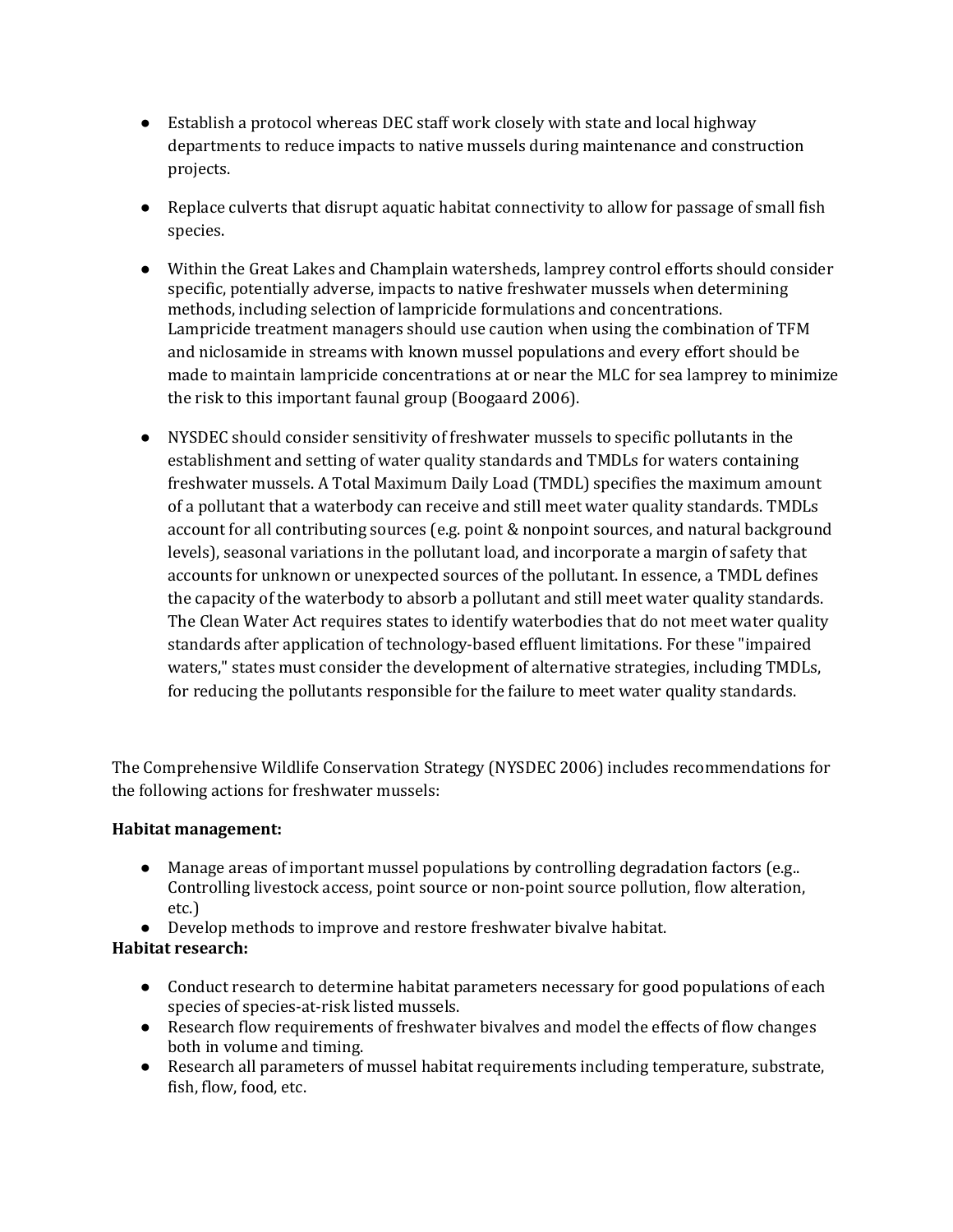### **Habitat restoration:**

● Restore degraded habitat areas to allow for recolonization or reintroduction of listed mussels.

## **Invasive species control:**

- Develop a monitoring/control plan that includes measures to detect invasive species problematic to freshwater bivalves in all New York watersheds and actions that will be taken to control them before they become threats.
- Conduct research on control of exotic bivalve species that compete with native mussels and exotic crustaceans or fish which may prey on them.

# **Life history research:**

- Research effects of pesticides and other chemicals, including ammonia, on all life stages of freshwater bivalves: sperm/egg, glochidia, larva, adults.
- Research potential interbreeding between *Alasmidonta varicosa* and *Alasmidonta marginata* and, if occurring, evaluate the potential threat to *A. varicosa* population integrity.
- Determine fish hosts for species where this is not known for populations living in New York.
- Research population dynamics of listed mussel species including connectivity of populations or subpopulations and genetic distinctness of populations or subpopulations.
- Determine or confirm breeding phenology and habitat conditions necessary for successful breeding for listed mussels (e.g.. mussel density, pop. level of fish host, temp, flow).

### **Modify regulation:**

● Modify marine mussel regulations to be clearer that freshwater mussels are protected under ECL.

# **New regulation:**

- Ban the importation of fish that feed on freshwater mollusks (e.g.. black carp).
- Require inclusion of all stages of freshwater mussels in testing for approval of new pesticides in New York*.*

### **Other action:**

- Develop an outreach program to private landowners through the Landowner Incentive Program to educate the public about freshwater mussel protection and initiate projects to prevent or repair impacts from land use on mussels.
- Increase regional permit control of development and highway projects that may impact native mussels.
- Develop standard monitoring/survey protocols for development projects in all watersheds in New York.
- Evaluate threats to mussels in each New York watershed and prioritize areas for actions to address the threats.
- Research the best survey methods both for detection of rare species and evaluation of population status and trends.
- Begin evaluation of members of the family Sphaeridae (fingernail clams) for inclusion into the species at risk list.

# **Population monitoring:**

- Conduct population estimates of species-at-risk listed mussel species in NY
- Conduct surveys to determine distribution of species-at-risk listed mussel species in NY.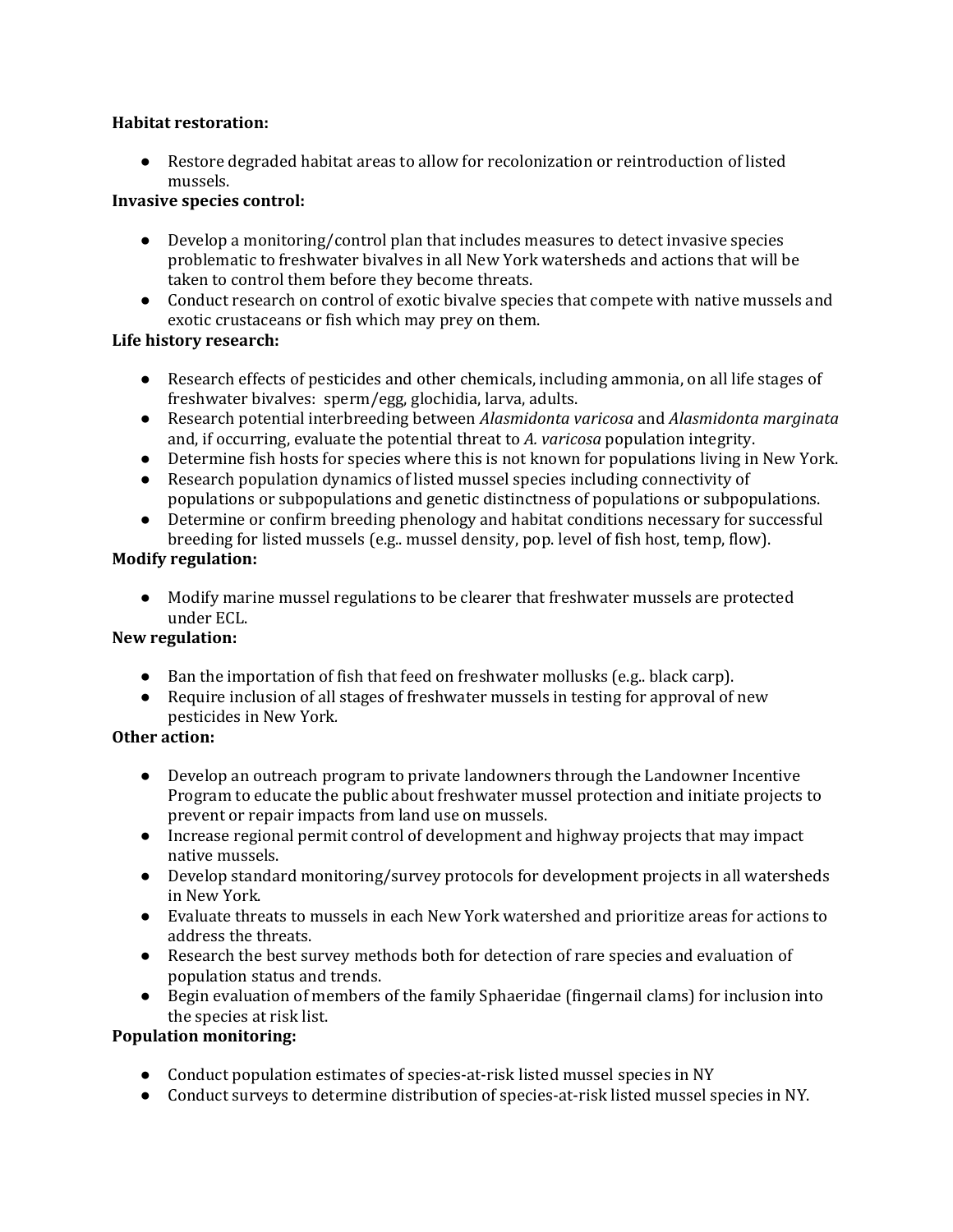### **Regional management plan:**

● Incorporate freshwater mussel goals and objectives into regional water quality and fish management plans and policies.

### **Relocation/reintroduction:**

● Where appropriate, reintroduce listed mussels into appropriate habitat within their historic range.

### **Statewide management plan:**

● Incorporate freshwater mussel goals and objectives into statewide water quality and fish management plans and policies.

### **IV. References**

- Aldridge, D. C. (2000). The impacts of dredging and weed cutting on a population of freshwater mussels (Bivalvia: Unionidae). *Biological Conservation*, *95*(3), 247-257.
- Anderson, K. B., Sparks, R. E., & Paparo, A. A. (1978). Rapid assessment of water quality, using the fingernail clam, *Musculium transversum*: Final Report. University of Illinois, Urbana. 130p.
- Benke, A.C. (1990). A perspective on America's vanishing streams. *Journal of the N. American Benthological Society: 9*: 77-88
- Boogaard, Michael A., *Acute Toxicity of the Lampricides TFM and Niclosamide to Three Species of Unionid Mussels,* USGS Open-File Report 2006-1106, April 2006.
- Bringolf, R. B., Cope, W. G., Eads, C. B., Lazaro, P. R., Barnhart, M. C., & Shea, D. (2007). Acute and chronic toxicity of technical‐grade pesticides to glochidia and juveniles of freshwater mussels (unionidae). *Environmental Toxicology and Chemistry*, *26*(10), 2086-2093.
- Bringolf, R. B., Cope, W. G., Barnhart, M. C., Mosher, S., Lazaro, P. R., & Shea, D. (2007). Acute and chronic toxicity of pesticide formulations (atrazine, chlorpyrifos, and permethrin) to glochidia and juveniles of *Lampsilis siliquoidea*. *Environmental Toxicology and Chemistry*, *26*(10), 2101-2107.
- Cherry, D. S., Scheller, J. L., Cooper, N. L., & Bidwell, J. R. (2005). Potential effects of Asian clam (*Corbicula fluminea*) die-offs on native freshwater mussels (Unionidae) I: water-column ammonia levels and ammonia toxicity. Journal of the North American Benthological Society 24(2):369-380.
- Combined Sewer Overflow (CSO) Outfalls: New York State Department of Environmental Conservation Interactive Maps for Google Maps and Earth. (2013). Retrieved from Department of Environmental Conservation website: <http://www.dec.ny.gov/pubs/42978.html>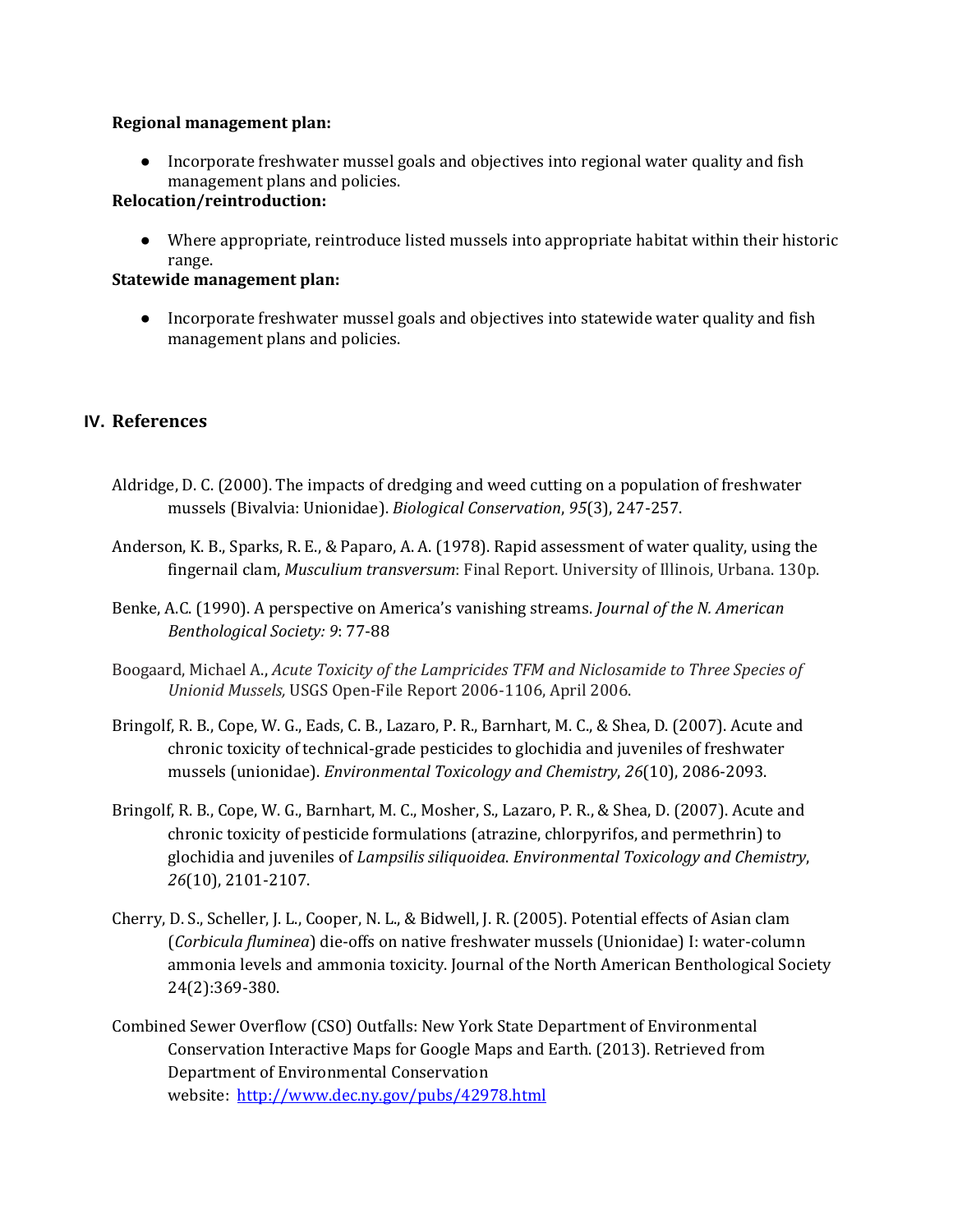- Davenport, M.J. (2012). Species Status Review of Freshwater Mussels. New Jersey Division of Fish and Wildlife Endangered & Nongame Species Program
- Flynn, K., & Spellman, T. (2009). Environmental levels of atrazine decrease spatial aggregation in the freshwater mussel, *Elliptio complanata*. *Ecotoxicology and Environmental Safety*, *72*(4), 1228-1233.
- Gagné, F., Bouchard, B., André, C., Farcy, E., & Fournier, M. (2011). Evidence of feminization in wild *Elliptio complanata* mussels in the receiving waters downstream of a municipal effluent outfall. *Comparative Biochemistry and Physiology Part C: Toxicology & Pharmacology*, *153*(1), 99-106.
- Gillis, P. L. (2012). Cumulative impacts of urban runoff and municipal wastewater effluents on wild freshwater mussels (*Lasmigona costata*). *Science of the Total Environment*, *431*, 348-356.
- Goudraeu, S. E., Neves, R. J., & Sheehan, R. J. (1993). Effects of wastewater treatment plant effluents on freshwater mollusks in the upper Clinch River, Virginia, USA. *Hydrobiologia*, *252*(3), 211- 230.
- Graf, D. and K. Cummings. (2011). MUSSELp Evolution: North American Freshwater Mussels. The MUSSEL Project. The University of Wisconsin. Available: [http://mussel](http://mussel-project.uwsp.edu/evol/intro/north_america.html)[project.uwsp.edu/evol/intro/north\\_america.html](http://mussel-project.uwsp.edu/evol/intro/north_america.html).
- Haag, W. R. (2012). *North American freshwater mussels: natural history, ecology, and conservation*. Cambridge University Press.
- Harman, W.N. and P.H. Lord (2010). Susquehanna Freshwater Mussel Surveys, 2008-2010. Final report submitted to New York State Department of Environmental Conservation. SUNY Oneonta. Cooperstown, NY. 24 pp, plus appendix.
- Huebner, J. D., & Pynnönen, K. S. (1992). Viability of glochidia of two species of Anodonta exposed to low pH and selected metals. *Canadian Journal of Zoology*, *70*(12), 2348-2355.
- Keller, A. E., & Zam, S. G. (1991). The acute toxicity of selected metals to the freshwater mussel, *Anodonta imbecilis*. *Environmental Toxicology and Chemistry*, *10*(4), 539-546.
- Mahar, A.M. and J.A. Landry. (2013). State Wildlife Grants Final Report: Inventory of Freshwater Mussels in New York's Southeast and Southwest Lake Ontario Basins, 2008-2013. New York State Department of Environmental Conservation. Avon, NY. *In progress*.
- Metcalfe-Smith, J., A. MacKenzie, I. Carmichael, and D. McGoldrick. (2005). Photo Field Guide to the Freshwater Mussels of Ontario. St. Thomas Field Naturalist Club. St. Thomas, ON, 60pp.
- Metcalfe-Smith, J.L. and B. Cudmore-Vokey. (2004). National general status assessment of freshwater mussels (Unionacea). National Water Research Institute / NWRI Contribution No. 04-027. Environment Canada, March 2004. Paginated separately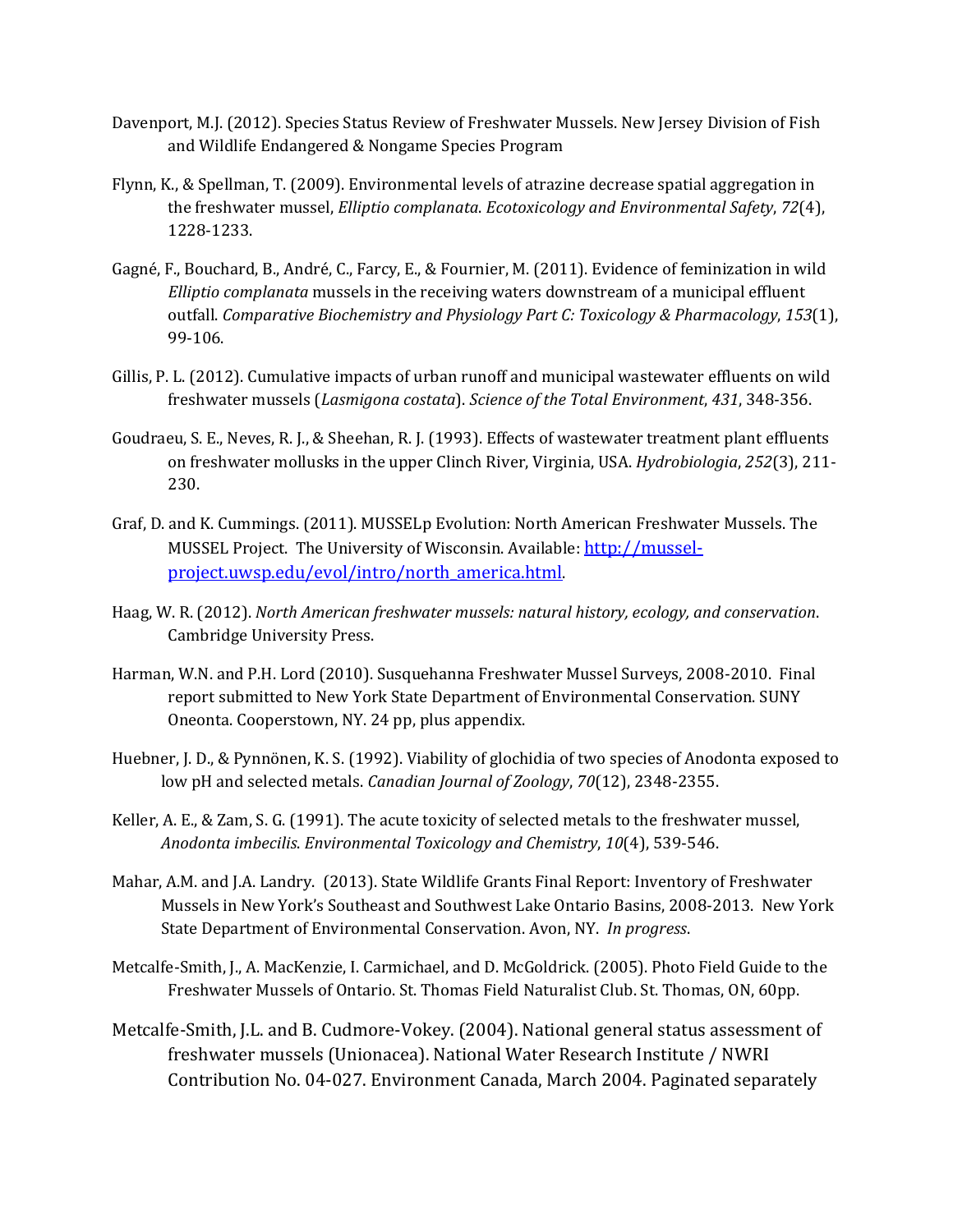- Nalepa, T.F., B.A. Manny, J.C. Roth, S.C. Mozley, and D.W. Schloesser. 1991. Long-term decline in freshwater mussels of the western basin of Lake Erie. Journal of Great Lakes Research 17:214-219.
- NatureServe. (2013). NatureServe Explorer: An online encyclopedia of life [web application]. Version 7.1. NatureServe, Arlington, Virginia. Available http://www.natureserve.org/explorer. (Accessed: February 12, 2013).
- Nedeau, E.J. (2008), *Freshwater Mussels and the Connecticut River Watershed.* Connecticut River Watershed Council, Greenfield, Massachusetts. Xviii+ 132 pp.
- Natural Heritage Program Element Occurrences [ARC/INFO coverages] (2013). New York Natural Heritage Program, Albany, NY. Available: NYS Department of Environmental Conservation Master Habitat Data Bank's Data Selector.
- New York Natural Heritage Program. 2013. Online Conservation Guide for *Ligumia nasuta*. Available from: http://www.acris.nynhp.org/guide.php?id=8407. (Accessed May30 th, 2013).
- New York State Landcover, Version 1. [SDE raster digital data] (2010). National Gap Analysis Program. Moscow, Idaho. Available: NYS Department of Environmental Conservation Master Habitat Data Bank's Data Selector.
- Northeastern Aquatic Habitat Classification System (NAHCS) GIS map for streams and rivers, [vector digital data] (2010). US Environmental Protection Agency, the US Geological Survey, and The Nature Conservancy Eastern Conservation Science. Boston, MA. Available: NYS Department of Environmental Conservation Master Habitat Data Bank's Data Selector.
- Ortmann, A. E. (1919). *Monograph of the Naiades of Pennsylvania..* (Vol. 8, No. 1). Board of Trustees of the Carnegie Institute.
- Pandolfo, T. J., Cope, W. G., & Arellano, C. (2010). Thermal tolerance of juvenile freshwater mussels (Unionidae) under the added stress of copper. *Environmental Toxicology and Chemistry*, *29*(3), 691-699.
- Pandolfo, T. J., Cope, W. G., Young, G. B., Jones, J. W., Hua, D., & Lingenfelser, S. F. (2012). Acute effects of road salts and associated cyanide compounds on the early life stages of the unionid mussel *Villosa iris*. *Environmental Toxicology and Chemistry*, *31*(8), 1801- 1806.Schlesinger, M.D., J.D. Corser, K.A. Perkins, and E.L. White. 2011. Vulnerability of atrisk species to climate change in New York. New York Natural Heritage Program, Albany, NY.
- Richardson, S. M., Hanson, J. M., & Locke, A. (2002). Effects of impoundment and water-level fluctuations on macrophyte and macroinvertebrate communities of a dammed tidal river. *Aquatic Ecology*, *36*(4), 493-510.
- Roley, S. S., J. Tank, and M. A. Williams (2012), Hydrologic connectivity increases denitrification in the hyporheic zone and restored floodplains of an agricultural stream, *J. Geophys. Res.*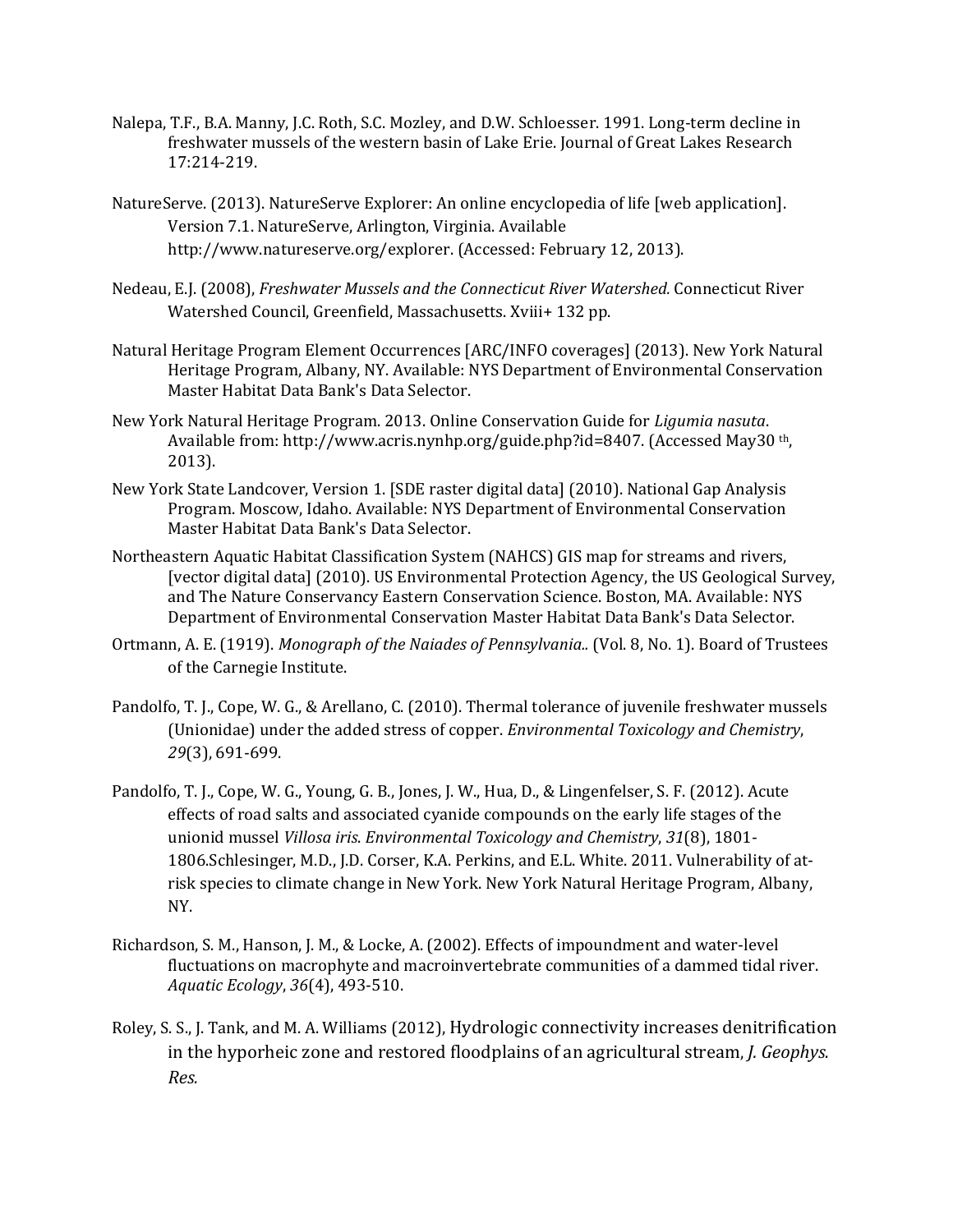- Schloesser, D.W., and T.F. Nalepa. 1994. Dramatic decline of Unionid bivalves in offshore waters of western Lake Erie after infestation by the zebra mussel, *Dreissena polymorpha*. Canadian Journal of Fisheries and Aquatic Science vol. 51, p2234-2242.
- State Pollutant Discharge Elimination System (SPDES)- New York State [vector digital data]. (2007). Albany, New York: New York State Department of Environmental Conservation. Available: <http://gis.ny.gov/gisdata/inventories/details.cfm?dsid=1010&nysgis>=
- Stansbery, D. H., & King, C. C. (1983). Management of Muskingum River mussel (unionid mollusk) populations. Final Report to the U.S. Department of Commerce, and the Ohio Department of Natural Resources. *Ohio State University Museum of Zoology Reports*. 79 p.
- Stein, B. A., Kutner, L. S., Hammerson, G. A., Master, L. L., & Morse, L. E. (2000). State of the states: geographic patterns of diversity, rarity, and endemism. *Precious heritage: the status of biodiversity in the United States. Oxford University Press, New York*, 119-158.
- Strayer, D.L. & K.J. Jirka. (1997). The Pearly Mussels of New York State. New York State Museum Memoir (26): 113 pp., 27 pls.
- Strayer,D.L. and Malcom, H.M. 2012. Causes of recruitment failure in freshwater mussel populations in southeastern New York. Ecological Applications 22:1780–1790.
- The Nature Conservancy (2009). *Freshwater Mussel (Unionidae) Distributions, Catches, and Measures of their Viability across the Catches, and Measures of their Viability across the Allegheny River Basin in New York.* Report submitted New York State Department of Environmental Conservation. The Nature Conservancy, Central & Western NY Chapter. Rochester, NY. 63 pp.
- Therres, G.D. 1999. Wildlife species of regional conservation concern in the northeastern United States. Northeast Wildlife 54:93-100.
- U.S. Fish and Wildlife Service. 1994. Clubshell *(Pleurobema clava)* and Northern Riffleshell *(Epioblasma tondosa rangiana)* Recovery Plan. Hadley, Massachusetts. 68 pp.
- Vaughn, C. C. and Taylor, C. M. (1999), Impoundments and the Decline of Freshwater Mussels: a Case Study of an Extinction Gradient. *Conservation Biology*, 13: 912–920
- Watters, G. T., Hoggarth, M. A., & Stansbery, D. H. (2009). *The freshwater mussels of Ohio*. Columbus: Ohio State University Press.
- Wang, N., Mebane, C. A., Kunz, J. L., Ingersoll, C. G., Brumbaugh, W. G., Santore, R. C., ... & Arnold, W. (2011). Influence of dissolved organic carbon on toxicity of copper to a unionid mussel (*Villosa iris*) and a cladoceran (*Ceriodaphnia dubia*) in acute and chronic water exposures. *Environmental Toxicology and Chemistry*, *30*(9), 2115-2125.

White, E.L., J.J. Schmid, T.G. Howard, M.D. Schlesinger, and A.L. Feldmann. 2011. New York